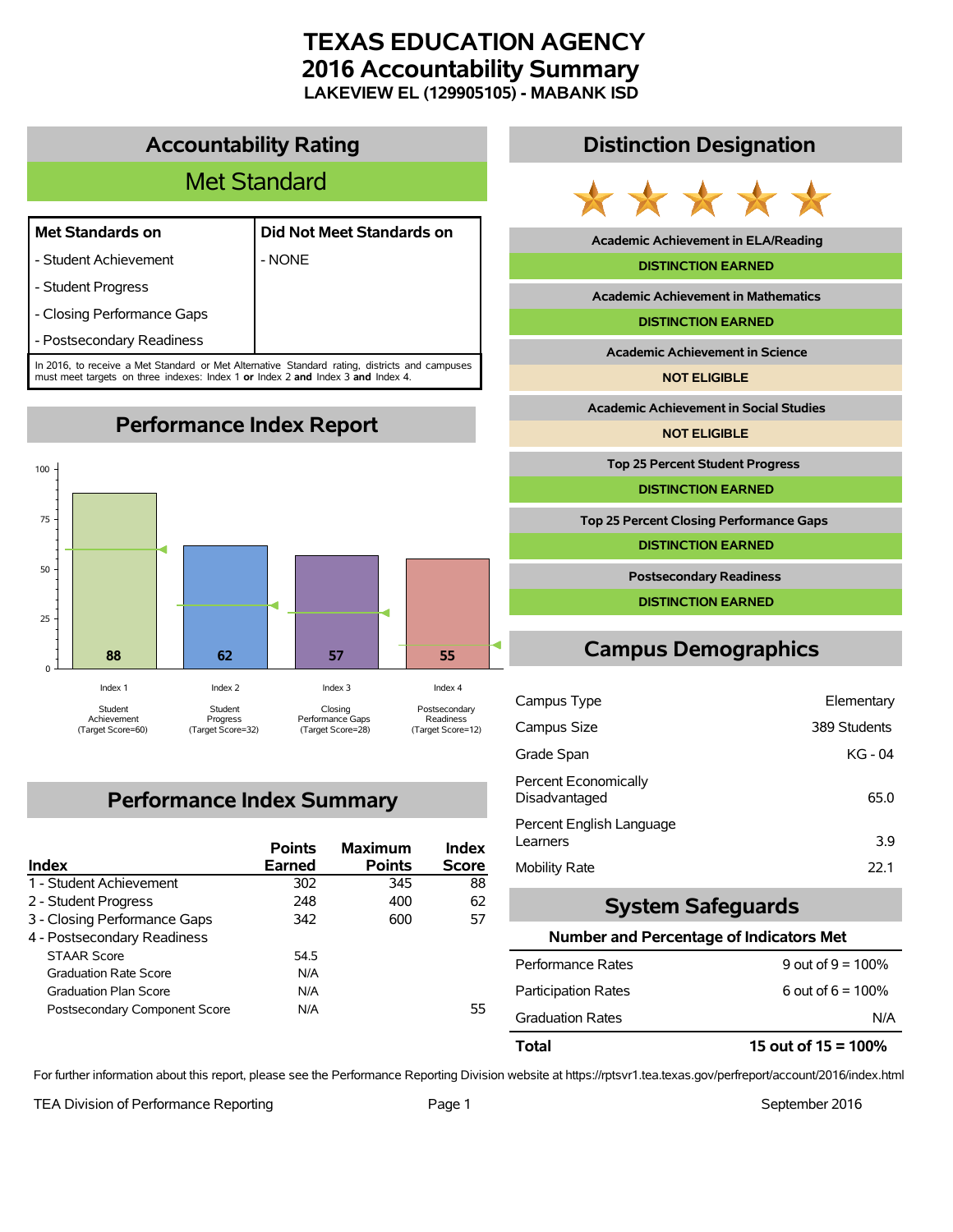# **TEXAS EDUCATION AGENCY 2016 Index 1: Student Achievement Calculation Report LAKEVIEW EL (129905105) - MABANK ISD**

|                                     |         |                    |         |                |                          |       | % Level II          |               |
|-------------------------------------|---------|--------------------|---------|----------------|--------------------------|-------|---------------------|---------------|
|                                     |         |                    |         |                | <b>Social</b>            |       | <b>Satisfactory</b> | Index         |
|                                     | Reading | <b>Mathematics</b> | Writing | <b>Science</b> | <b>Studies</b>           | Total | <b>Standard</b>     | <b>Points</b> |
| # at Level II Satisfactory Standard | 124     | 124                | 54      | $\sim$         | $\overline{\phantom{0}}$ | 302   |                     |               |
| <b>Total Tests</b>                  | 141     | 141                | 63      | $\sim$         | $\overline{\phantom{a}}$ | 345   | 88                  | 88            |
| Index 1 Score (Target $= 60$ )      |         |                    |         |                |                          |       |                     | 88            |

\* Indicates results are masked due to small numbers to protect student confidentiality.

- Indicates there are no students in the subject.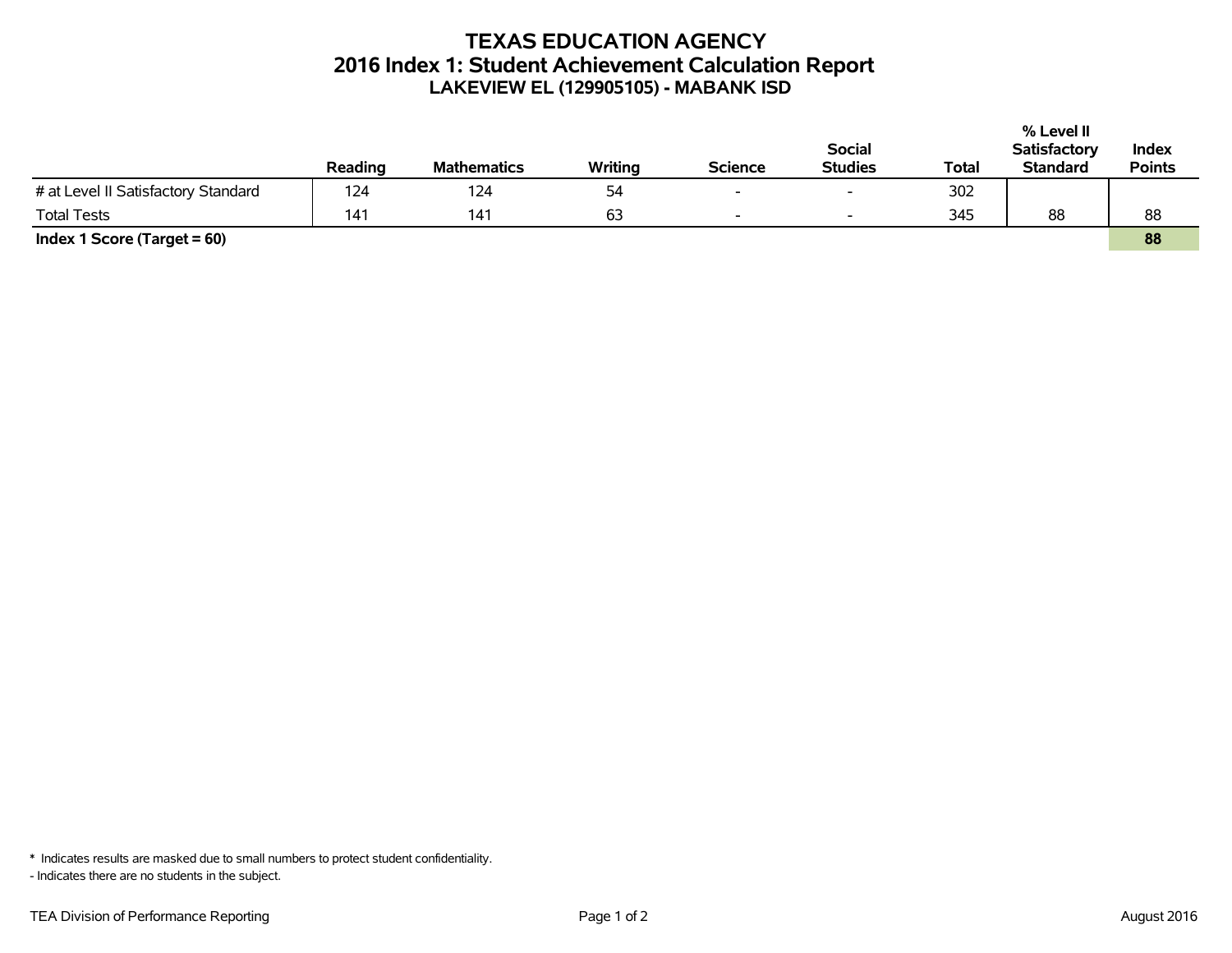# **TEXAS EDUCATION AGENCY 2016 Index 1: Student Achievement Data Table LAKEVIEW EL (129905105) - MABANK ISD**

|                                        |                 |            |                  |       |                  |                  |                          | Two or |                  |               |            |  |
|----------------------------------------|-----------------|------------|------------------|-------|------------------|------------------|--------------------------|--------|------------------|---------------|------------|--|
|                                        | All             | African    |                  |       | American         |                  | <b>Pacific</b>           | More   | <b>Special</b>   | Econ          |            |  |
|                                        | <b>Students</b> | American   | <b>Hispanic</b>  | White | Indian           | Asian            | <b>Islander</b>          | Races  | Ed               | <b>Disadv</b> | <b>ELL</b> |  |
| 2016 STAAR Performance                 |                 |            |                  |       |                  |                  |                          |        |                  |               |            |  |
| <b>All Subjects</b>                    |                 |            |                  |       |                  |                  |                          |        |                  |               |            |  |
| Percent of Tests                       |                 |            |                  |       |                  |                  |                          |        |                  |               |            |  |
| % at Level II Satisfactory Standard    | 88%             | 100%       | 76%              | 88%   | $\ast$           | 100%             | $\overline{\phantom{a}}$ | 95%    | 34%              | 85%           | 88%        |  |
| Number of Tests                        |                 |            |                  |       |                  |                  |                          |        |                  |               |            |  |
| # at Level II Satisfactory Standard    | 302             | $\ast\ast$ | 28               | 238   | $\ast$           | $\overline{7}$   | $\overline{\phantom{a}}$ | 21     | 10               | 207           | 7          |  |
| <b>Total Tests</b>                     | 345             | $\ast\ast$ | 37               | 271   | $\ast$           | $\overline{7}$   |                          | 22     | 29               | 243           | 8          |  |
| Reading<br>Percent of Tests            |                 |            |                  |       |                  |                  |                          |        |                  |               |            |  |
| % at Level II Satisfactory Standard    | 88%             | $\ast$     | 69%              | 89%   | $\ast$           | $\ast$           | $\blacksquare$           | 100%   | $\ast$           | 86%           |            |  |
| Number of Tests                        |                 |            |                  |       |                  |                  |                          |        |                  |               |            |  |
| # at Level II Satisfactory Standard    | 124             | $\ast$     | 11               | 99    | $\ast$           | $\ast$           |                          | 8      | $\ast$           | 83            | $\ast$     |  |
| <b>Total Tests</b>                     | 141             | $\ast$     | 16               | 111   | $\ast$           | $\ast$           |                          | 8      | $\ast$           | 97            |            |  |
|                                        |                 |            |                  |       |                  |                  |                          |        |                  |               |            |  |
| <b>Mathematics</b><br>Percent of Tests |                 |            |                  |       |                  |                  |                          |        |                  |               |            |  |
| % at Level II Satisfactory Standard    | 88%             | $\ast$     | 81%              | 87%   | $\ast$           | $\ast$           | $\sim$                   | 100%   | $\ast$           | 87%           |            |  |
| Number of Tests                        |                 |            |                  |       |                  |                  |                          |        |                  |               |            |  |
| # at Level II Satisfactory Standard    | 124             | $\ast$     | 13               | 97    | $\ast$           | $\ast$           |                          | 8      | $\ast$           | 84            |            |  |
| <b>Total Tests</b>                     | 141             | $\ast$     | 16               | 111   | $\ast$           | $\ast$           |                          | 8      | $\ast$           | 97            |            |  |
|                                        |                 |            |                  |       |                  |                  |                          |        |                  |               |            |  |
| Writing                                |                 |            |                  |       |                  |                  |                          |        |                  |               |            |  |
| Percent of Tests                       |                 |            |                  |       |                  |                  |                          |        |                  |               |            |  |
| % at Level II Satisfactory Standard    | 86%             | $\ast$     | $\ast$           | 86%   | $\ast$           | $\ast$           | $\overline{\phantom{a}}$ | 83%    | $\ast$           | 82%           |            |  |
| Number of Tests                        |                 | $\ast$     |                  |       |                  |                  |                          |        |                  |               |            |  |
| # at Level II Satisfactory Standard    | 54              | $\ast$     | $\ast$<br>$\ast$ | 42    | $\ast$<br>$\ast$ | $\ast$<br>$\ast$ |                          | 5      | $\ast$<br>$\ast$ | 40            |            |  |
| <b>Total Tests</b>                     | 63              |            |                  | 49    |                  |                  |                          | 6      |                  | 49            |            |  |
| <b>Science</b>                         |                 |            |                  |       |                  |                  |                          |        |                  |               |            |  |
| Percent of Tests                       |                 |            |                  |       |                  |                  |                          |        |                  |               |            |  |
| % at Level II Satisfactory Standard    |                 |            |                  |       |                  |                  |                          |        |                  |               |            |  |
| Number of Tests                        |                 |            |                  |       |                  |                  |                          |        |                  |               |            |  |
| # at Level II Satisfactory Standard    |                 |            |                  |       |                  |                  |                          |        |                  |               |            |  |
| <b>Total Tests</b>                     |                 |            |                  |       |                  |                  |                          |        |                  |               |            |  |
| <b>Social Studies</b>                  |                 |            |                  |       |                  |                  |                          |        |                  |               |            |  |
| Percent of Tests                       |                 |            |                  |       |                  |                  |                          |        |                  |               |            |  |
| % at Level II Satisfactory Standard    |                 |            |                  |       |                  |                  |                          |        |                  |               |            |  |
| Number of Tests                        |                 |            |                  |       |                  |                  |                          |        |                  |               |            |  |
| # at Level II Satisfactory Standard    |                 |            |                  |       |                  |                  |                          |        |                  |               |            |  |
| <b>Total Tests</b>                     |                 |            |                  |       |                  |                  |                          |        |                  |               |            |  |
|                                        |                 |            |                  |       |                  |                  |                          |        |                  |               |            |  |

\* Indicates results are masked due to small numbers to protect student confidentiality.

\*\* When only one racial/ethnic group is masked, then the second smallest racial/ethnic group is masked (regardless of size).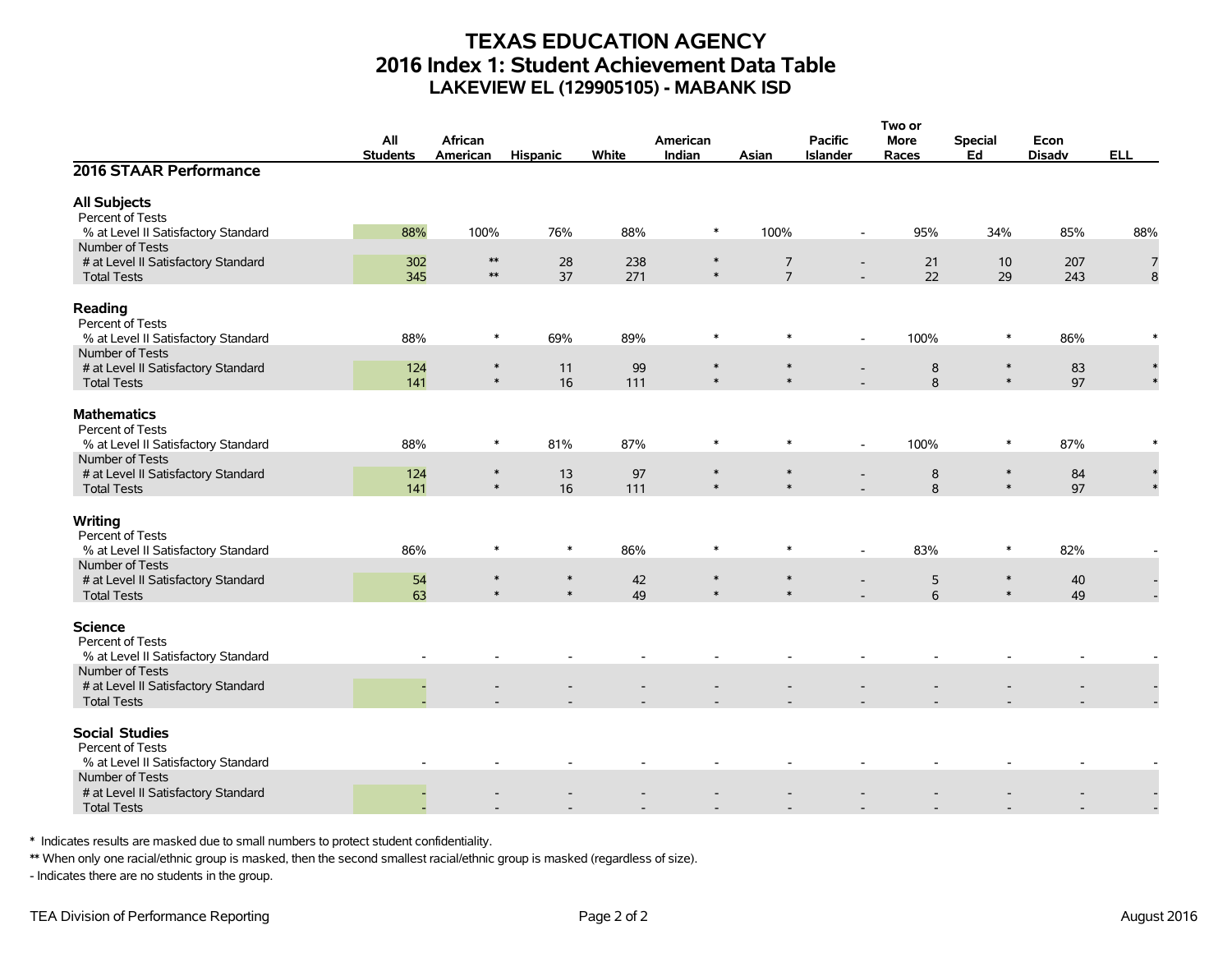# **TEXAS EDUCATION AGENCY 2016 Index 2: Student Progress Calculation Report LAKEVIEW EL (129905105) - MABANK ISD**

| <b>Overall Progress (All Subjects)</b> |                        |                     |          |       |                    |       |                                   | Two or               |                      | <b>ELL</b>                       |                               |                                 |
|----------------------------------------|------------------------|---------------------|----------|-------|--------------------|-------|-----------------------------------|----------------------|----------------------|----------------------------------|-------------------------------|---------------------------------|
| <b>STAAR Weighted Progress Rate</b>    | All<br><b>Students</b> | African<br>American | Hispanic | White | American<br>Indian | Asian | <b>Pacific</b><br><b>Islander</b> | <b>More</b><br>Races | <b>Special</b><br>Ed | (Current &<br><b>Monitored</b> ) | <b>Total</b><br><b>Points</b> | <b>Maximum</b><br><b>Points</b> |
| Number of Tests                        | 138                    |                     |          | 102   |                    |       |                                   |                      |                      |                                  |                               |                                 |
| # Met or Exceeded Progress             | 111                    |                     |          | 85    |                    |       |                                   |                      |                      |                                  |                               |                                 |
| # Exceeded Progress                    | 56                     |                     |          | 45    |                    |       |                                   |                      |                      |                                  |                               |                                 |
| % Met or Exceeded Progress             | 80                     |                     |          | 83    |                    |       |                                   |                      |                      |                                  |                               |                                 |
| % Exceeded Progress                    | 41                     |                     |          | 44    |                    |       |                                   |                      |                      |                                  |                               |                                 |
| Total                                  | 121                    |                     |          | 127   |                    |       |                                   |                      |                      |                                  | 248                           | 400                             |
| Index 2 Score (Target $=$ 32)          |                        |                     |          |       |                    |       |                                   |                      |                      |                                  |                               | 62                              |

\* Indicates results are masked due to small numbers to protect student confidentiality.

\*\* When only one racial/ethnic group is masked, then the second smallest racial/ethnic group is masked (regardless of size).

Blank cells above represent student group indicators that do not meet the minimum size criteria.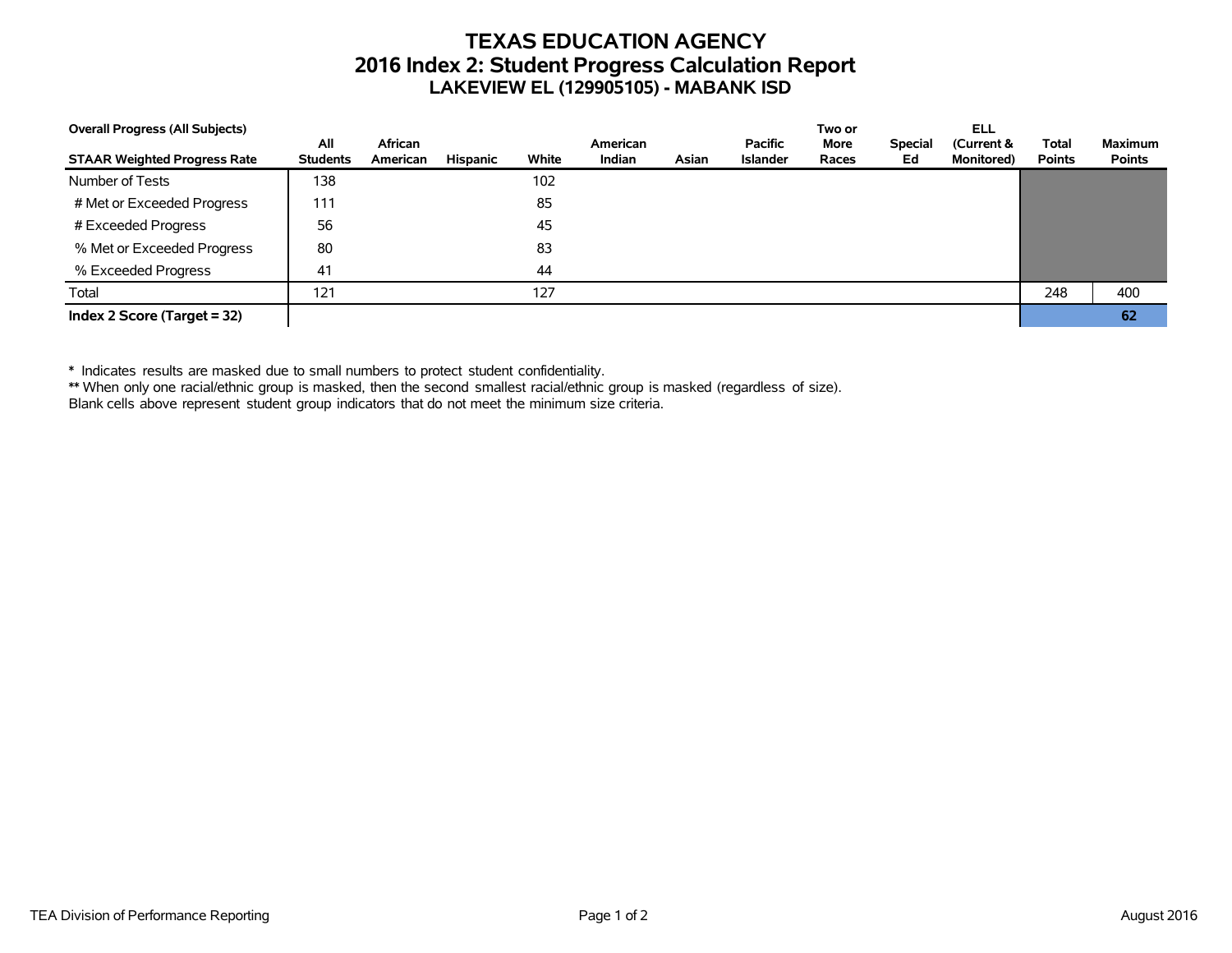# **TEXAS EDUCATION AGENCY 2016 Index 2: Student Progress Data Table LAKEVIEW EL (129905105) - MABANK ISD**

|                            |                 |          |                 |       |          |        |                 |                   |                | <b>ELL</b>        |            |
|----------------------------|-----------------|----------|-----------------|-------|----------|--------|-----------------|-------------------|----------------|-------------------|------------|
|                            | All             | African  |                 |       | American |        | <b>Pacific</b>  | Two or            | <b>Special</b> | (Current &        | <b>ELL</b> |
|                            | <b>Students</b> | American | <b>Hispanic</b> | White | Indian   | Asian  | <b>Islander</b> | <b>More Races</b> | Ed             | <b>Monitored)</b> | (Current)  |
| 2016 STAAR Performance     |                 |          |                 |       |          |        |                 |                   |                |                   |            |
| <b>All Subjects</b>        |                 |          |                 |       |          |        |                 |                   |                |                   |            |
| Number of Tests            | 138             |          | 16              | 102   | $\ast$   |        |                 |                   | 14             | 8                 | 8          |
| # Met or Exceeded Progress | 111             | $\ast$   | 10              | 85    | $\ast$   | $\ast$ |                 | $\ast$            | 10             |                   | n/a        |
| # Exceeded Progress        | 56              |          | 5               | 45    | $\ast$   | *      |                 | $\ast$            | 6              | 6                 | n/a        |
| % Met or Exceeded Progress | 80%             | $\ast$   | 63%             | 83%   | $\ast$   | $\ast$ |                 | $\ast$            | 71%            | 88%               | n/a        |
| % Exceeded Progress        | 41%             | $\ast$   | 31%             | 44%   | $\ast$   | $\ast$ |                 | $\ast$            | 43%            | 75%               | n/a        |
| Reading                    |                 |          |                 |       |          |        |                 |                   |                |                   |            |
| Number of Tests            | 69              |          |                 | 51    | $\ast$   |        |                 |                   |                |                   |            |
| # Met or Exceeded Progress | 55              |          | $\ast$          | 43    | $\ast$   | $\ast$ |                 | $\ast$            |                | $\ast$            | n/a        |
|                            | 26              |          | $\ast$          | 21    | $\ast$   | $\ast$ |                 | $\ast$            |                | $\ast$            |            |
| # Exceeded Progress        |                 |          | $\ast$          |       | $\ast$   | $\ast$ |                 | $\ast$            | $\ast$         | $\ast$            | n/a        |
| % Met or Exceeded Progress | 80%             |          | $\ast$          | 84%   | $\ast$   | $\ast$ |                 | $\ast$            | $\ast$         | $\ast$            | n/a        |
| % Exceeded Progress        | 38%             |          |                 | 41%   |          |        |                 |                   |                |                   | n/a        |
| <b>Mathematics</b>         |                 |          |                 |       |          |        |                 |                   |                |                   |            |
| Number of Tests            | 69              |          |                 | 51    | $\ast$   |        |                 |                   |                |                   |            |
| # Met or Exceeded Progress | 56              |          | $\ast$          | 42    | $\ast$   | $\ast$ |                 | $\ast$            |                | $\ast$            | n/a        |
| # Exceeded Progress        | 30              |          | $\ast$          | 24    | $\ast$   | $\ast$ |                 | $\ast$            |                | $\ast$            | n/a        |
| % Met or Exceeded Progress | 81%             |          | $\ast$          | 82%   | $\ast$   | $\ast$ |                 | $\ast$            |                | $\ast$            | n/a        |
| % Exceeded Progress        | 43%             |          | $\ast$          | 47%   | $\star$  | $\ast$ |                 | $\ast$            |                | $\ast$            | n/a        |

\* Indicates results are masked due to small numbers to protect student confidentiality.

\*\* When only one racial/ethnic group is masked, then the second smallest racial/ethnic group is masked (regardless of size).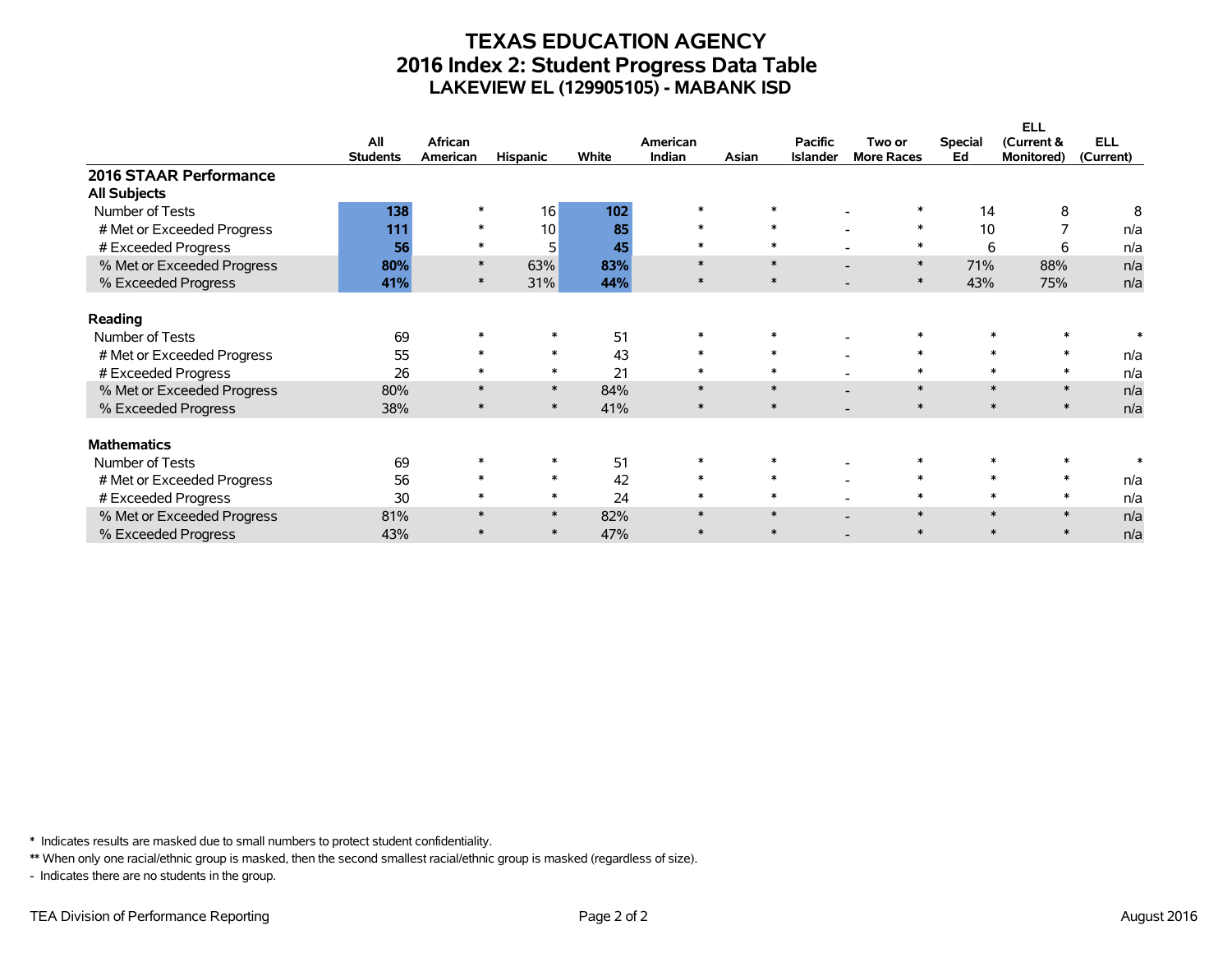# **TEXAS EDUCATION AGENCY 2016 Index 3: Closing Performance Gaps Calculation Report LAKEVIEW EL (129905105) - MABANK ISD**

**Overall Performance**

| <b>STAAR Weighted Performance Rate</b> | Econ<br><b>Disadv</b> | <b>Total</b><br><b>Points</b> | <b>Maximum</b><br><b>Points</b> |
|----------------------------------------|-----------------------|-------------------------------|---------------------------------|
| Reading                                | 118                   | 118                           | 200                             |
| <b>Mathematics</b>                     | 115                   | 115                           | 200                             |
| Writing                                | 109                   | 109                           | 200                             |
| Science                                | 0                     | 0                             | 0                               |
| <b>Social Studies</b>                  | 0                     | 0                             | 0                               |
| Total                                  |                       | 342                           | 600                             |
| Index 3 Score (Target $= 28$ )         |                       |                               | 57                              |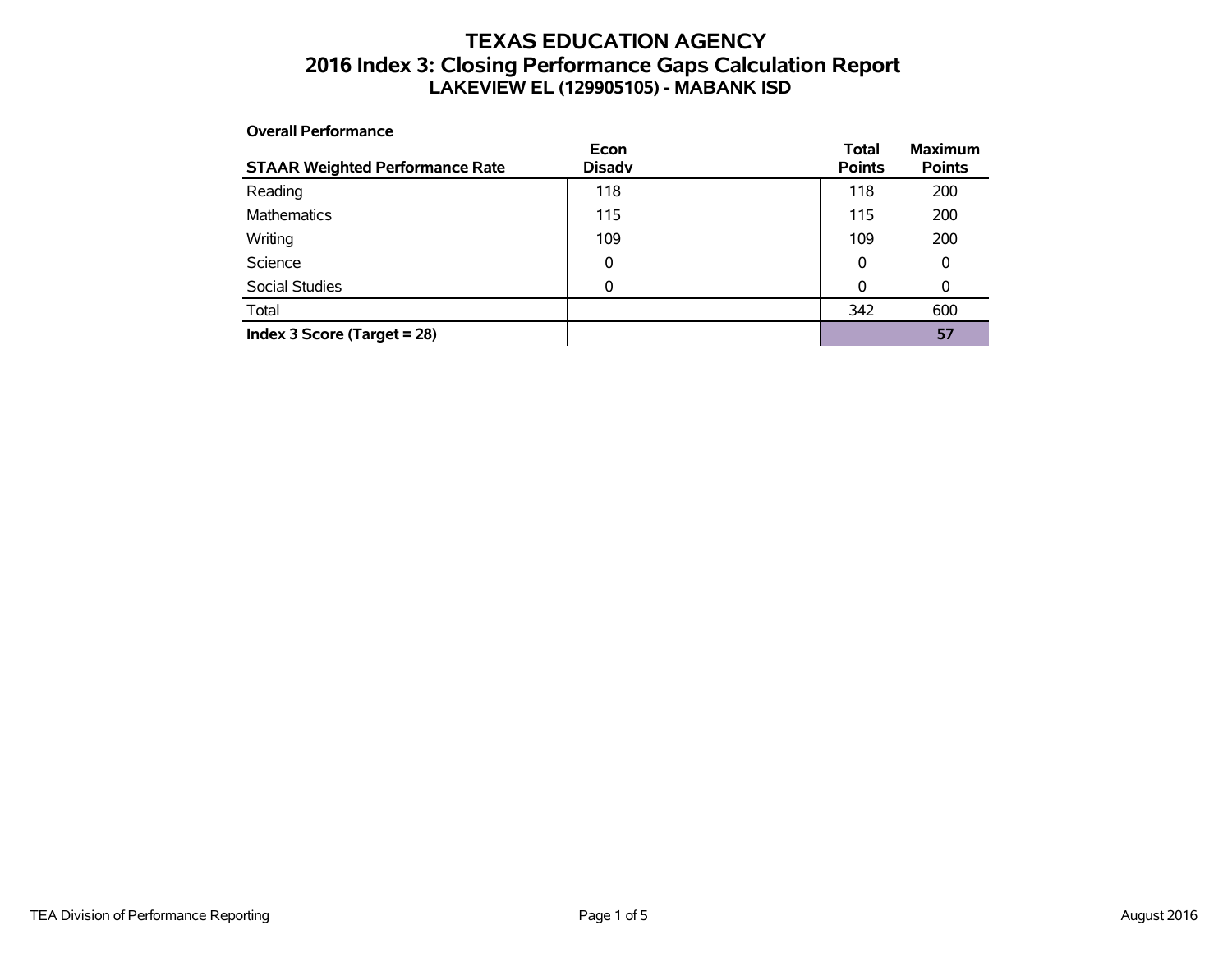# **TEXAS EDUCATION AGENCY 2016 Index 3: Closing Performance Gaps Calculation Report LAKEVIEW EL (129905105) - MABANK ISD**

**Reading Performance**

|                                          | Econ          | <b>Total</b>  | <b>Maximum</b> |
|------------------------------------------|---------------|---------------|----------------|
| <b>STAAR Weighted Performance Rate</b>   | <b>Disadv</b> | <b>Points</b> | <b>Points</b>  |
| Number of Tests                          | 97            |               |                |
| # Level II Satisfactory Standard         | 83            |               |                |
| # Advanced Standard                      | 31            |               |                |
| % Level II Satisfactory Standard         | 86            |               |                |
| % Advanced Standard                      | 32            |               |                |
| <b>Reading Weighted Performance Rate</b> | 118           | 118           | 200            |

#### **Mathematics Performance**

|                                              | Econ          | <b>Total</b>  | <b>Maximum</b> |
|----------------------------------------------|---------------|---------------|----------------|
| <b>STAAR Weighted Performance Rate</b>       | <b>Disadv</b> | <b>Points</b> | <b>Points</b>  |
| Number of Tests                              | 97            |               |                |
| # Level II Satisfactory Standard             | 84            |               |                |
| # Advanced Standard                          | 27            |               |                |
| % Level II Satisfactory Standard             | 87            |               |                |
| % Advanced Standard                          | 28            |               |                |
| <b>Mathematics Weighted Performance Rate</b> | 115           | 115           | 200            |

#### **Writing Performance**

|                                          | Econ          | <b>Total</b>  | <b>Maximum</b> |
|------------------------------------------|---------------|---------------|----------------|
| <b>STAAR Weighted Performance Rate</b>   | <b>Disadv</b> | <b>Points</b> | <b>Points</b>  |
| Number of Tests                          | 49            |               |                |
| # Level II Satisfactory Standard         | 40            |               |                |
| # Advanced Standard                      | 13            |               |                |
| % Level II Satisfactory Standard         | 82            |               |                |
| % Advanced Standard                      | 27            |               |                |
| <b>Writing Weighted Performance Rate</b> | 109           | 109           | 200            |

\* Indicates results are masked due to small numbers to protect student confidentiality.

\*\* When only one racial/ethnic group is masked, then the second smallest racial/ethnic group is masked (regardless of size).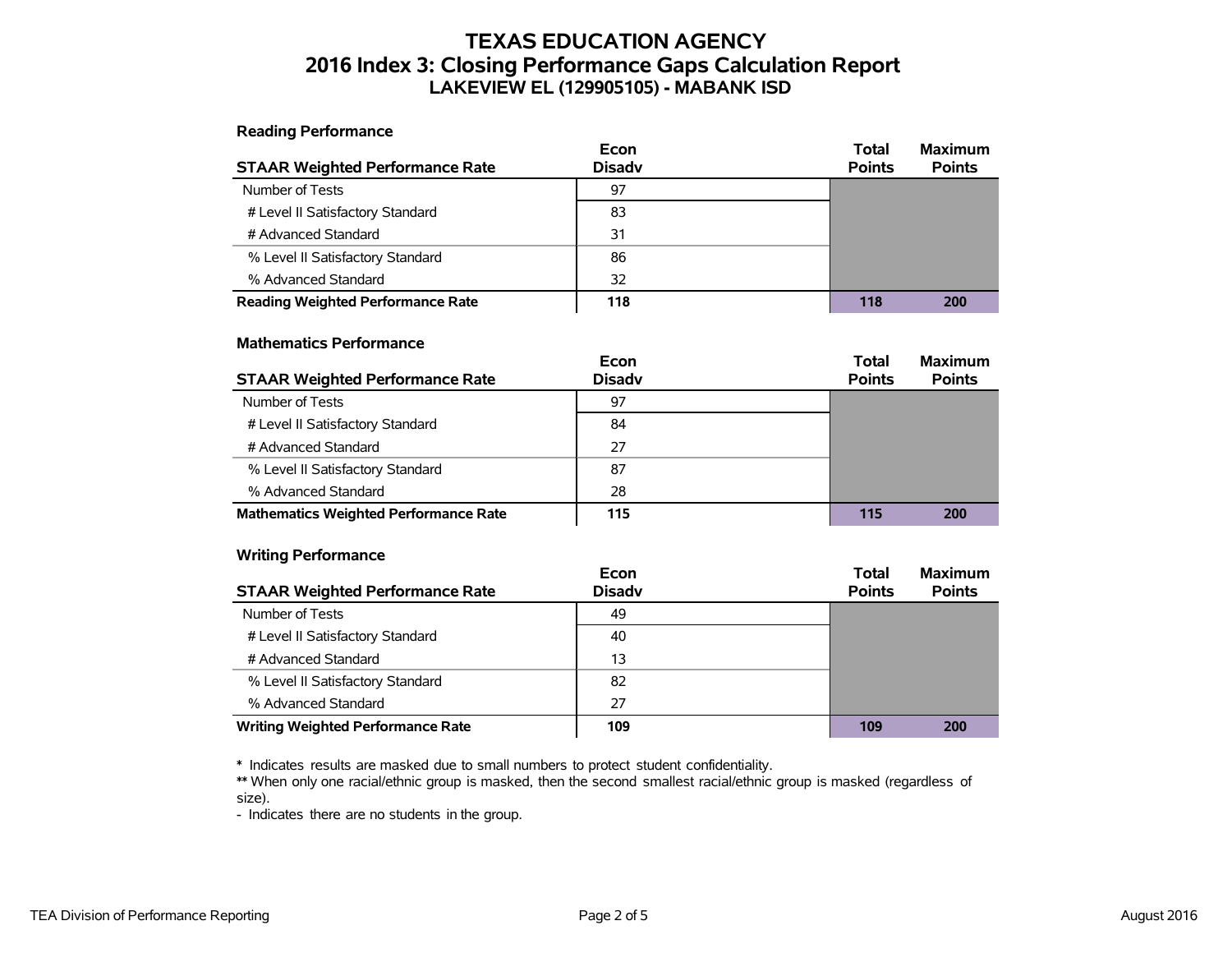# **TEXAS EDUCATION AGENCY 2016 Index 3: Closing Performance Gaps Calculation Report LAKEVIEW EL (129905105) - MABANK ISD**

#### **Science Performance**

|                                          | Econ                     | Total         | <b>Maximum</b> |
|------------------------------------------|--------------------------|---------------|----------------|
| <b>STAAR Weighted Performance Rate</b>   | <b>Disadv</b>            | <b>Points</b> | <b>Points</b>  |
| Number of Tests                          |                          |               |                |
| # Level II Satisfactory Standard         |                          |               |                |
| # Advanced Standard                      | $\overline{\phantom{a}}$ |               |                |
| % Level II Satisfactory Standard         |                          |               |                |
| % Advanced Standard                      | $\overline{\phantom{0}}$ |               |                |
| <b>Science Weighted Performance Rate</b> |                          |               |                |

#### **Social Studies Performance**

|                                          | Econ                     | <b>Total</b>  | <b>Maximum</b> |
|------------------------------------------|--------------------------|---------------|----------------|
| <b>STAAR Weighted Performance Rate</b>   | <b>Disadv</b>            | <b>Points</b> | <b>Points</b>  |
| Number of Tests                          |                          |               |                |
| # Level II Satisfactory Standard         |                          |               |                |
| # Advanced Standard                      | $\overline{\phantom{0}}$ |               |                |
| % Level II Satisfactory Standard         |                          |               |                |
| % Advanced Standard                      | $\overline{\phantom{a}}$ |               |                |
| Social Studies Weighted Performance Rate |                          |               |                |

\* Indicates results are masked due to small numbers to protect student confidentiality.

\*\* When only one racial/ethnic group is masked, then the second smallest racial/ethnic group is masked (regardless of size).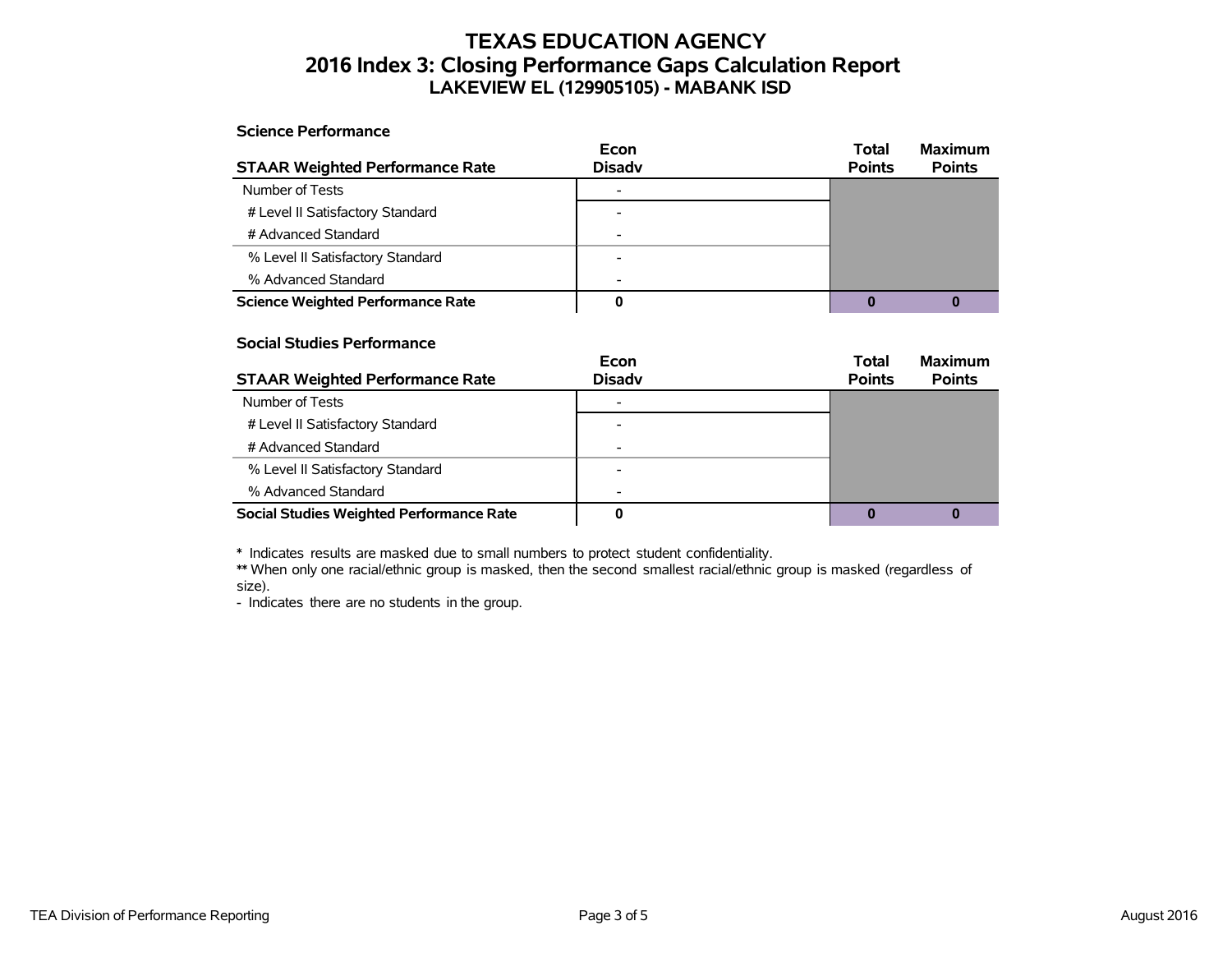### **TEXAS EDUCATION AGENCY 2016 Index 3: Closing Performance Gaps Data Table LAKEVIEW EL (129905105) - MABANK ISD**

|                                                                                        | African<br>American | <b>Hispanic</b>          | White      | American<br>Indian | Asian            | <b>Pacific</b><br><b>Islander</b> | Two or<br><b>More</b><br>Races |               |
|----------------------------------------------------------------------------------------|---------------------|--------------------------|------------|--------------------|------------------|-----------------------------------|--------------------------------|---------------|
| 2015 STAAR Performance - Used for Determining Lowest Performing Racial/Ethnic Group(s) |                     |                          |            |                    |                  |                                   |                                |               |
| <b>All Subjects</b><br>Percent of Tests<br>% Phase-in Satisfactory Standard            |                     | $\overline{\phantom{a}}$ | 86%        |                    |                  |                                   |                                |               |
| Number of Tests<br><b>Total Tests</b>                                                  | $\ast$              | 55                       | 219        |                    | $\ast$           |                                   | 28                             |               |
| Reading<br>Number of Tests                                                             |                     |                          |            |                    |                  |                                   |                                |               |
| <b>Total Tests</b>                                                                     | $\ast$              | 22                       | 89         |                    | $\ast$           |                                   | 11                             |               |
| <b>Mathematics</b><br>Number of Tests                                                  |                     |                          |            |                    |                  |                                   |                                |               |
| <b>Total Tests</b>                                                                     | $\ast$              | 22                       | 89         |                    | $\ast$           |                                   | 11                             |               |
|                                                                                        | African             |                          |            | American           |                  | <b>Pacific</b>                    | Two or<br><b>More</b>          | Econ          |
| 2016 STAAR Performance                                                                 | American            | <b>Hispanic</b>          | White      | Indian             | Asian            | <b>Islander</b>                   | Races                          | <b>Disadv</b> |
| Reading<br>Percent of Tests                                                            |                     |                          |            |                    |                  |                                   |                                |               |
| % Level II Satisfactory Standard<br>% Advanced Standard                                | $\ast$<br>$\ast$    | ∗<br>$\ast$              | 89%<br>39% | $\ast$<br>$\ast$   | $\ast$<br>$\ast$ |                                   |                                | 86%<br>32%    |
| Number of Tests<br># Level II Satisfactory Standard<br># Advanced Standard             | $\ast$<br>$\ast$    | $\ast$<br>$\ast$         | 99<br>43   | $\ast$<br>$\ast$   | $\ast$<br>$\ast$ |                                   |                                | 83<br>31      |
| <b>Total Tests</b>                                                                     | $\ast$              | $\ast$                   | 111        | $\ast$             | $\ast$           |                                   |                                | 97            |
| <b>Mathematics</b><br>Percent of Tests                                                 |                     |                          |            |                    |                  |                                   |                                |               |
| % Level II Satisfactory Standard<br>% Advanced Standard                                | $\ast$<br>$\ast$    | $\ast$<br>$\ast$         | 87%<br>31% | $\ast$<br>$\ast$   | $\ast$<br>$\ast$ |                                   |                                | 87%<br>28%    |
| Number of Tests<br># Level II Satisfactory Standard<br># Advanced Standard             | $\ast$              | ∗<br>$\ast$              | 97<br>34   | $\ast$             | $\ast$<br>$\ast$ |                                   |                                | 84<br>27      |
| <b>Total Tests</b>                                                                     | $\ast$              | $\ast$                   | 111        | $\ast$             | $\ast$           |                                   |                                | 97            |

\* Indicates results are masked due to small numbers to protect student confidentiality.

\*\* When only one racial/ethnic group is masked, then the second smallest racial/ethnic group is masked (regardless of size).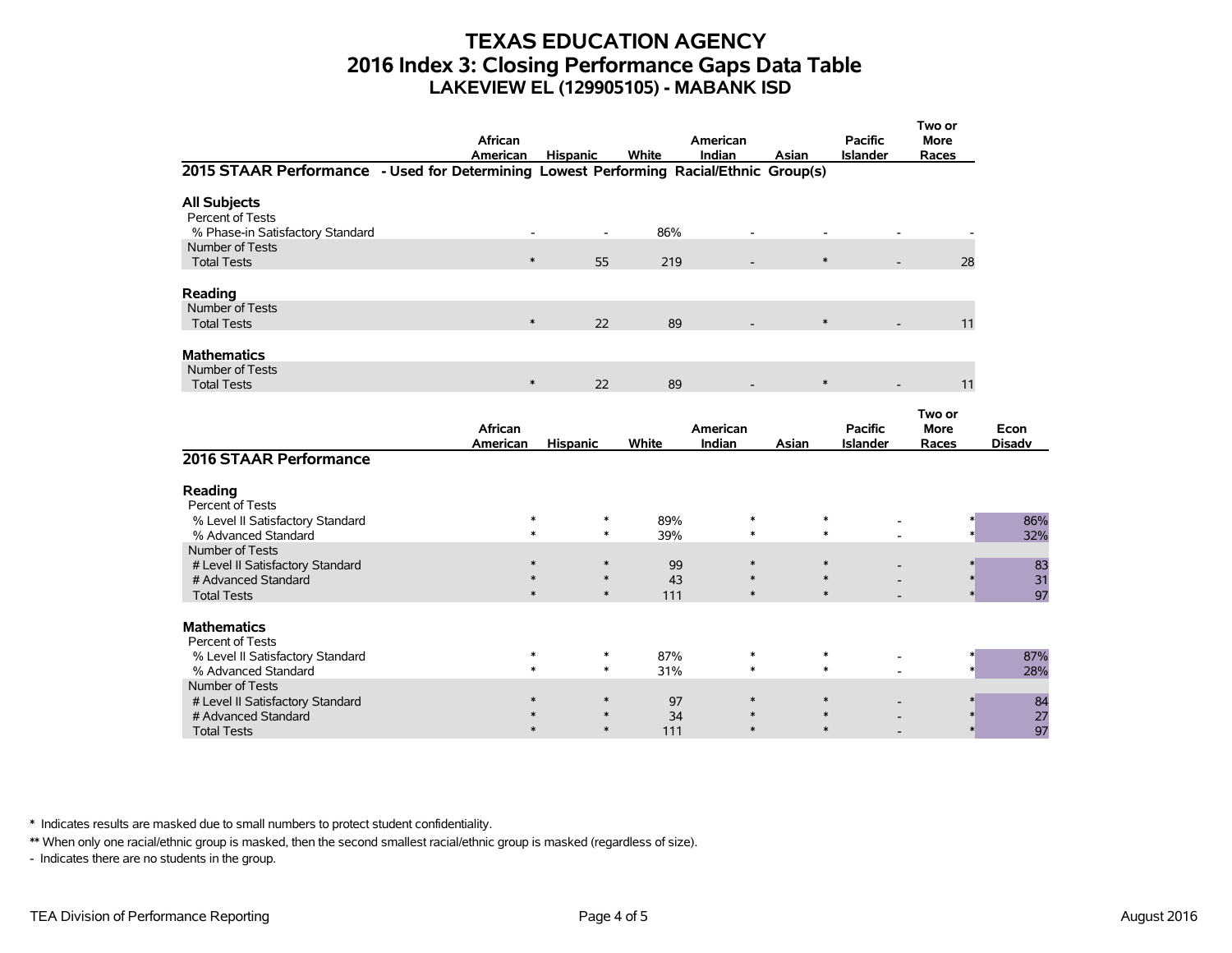# **TEXAS EDUCATION AGENCY 2016 Index 3: Closing Performance Gaps Data Table LAKEVIEW EL (129905105) - MABANK ISD**

|                                                         | African          |                  |            | American         |       | <b>Pacific</b>   | Two or<br><b>More</b> | Econ          |
|---------------------------------------------------------|------------------|------------------|------------|------------------|-------|------------------|-----------------------|---------------|
|                                                         | <b>American</b>  | <b>Hispanic</b>  | White      | <b>Indian</b>    | Asian | <b>Islander</b>  | Races                 | <b>Disadv</b> |
| 2016 STAAR Performance                                  |                  |                  |            |                  |       |                  |                       |               |
| Writing<br>Percent of Tests                             |                  |                  |            |                  |       |                  |                       |               |
| % Level II Satisfactory Standard<br>% Advanced Standard | $\ast$<br>$\ast$ | ∗<br>$\ast$      | 86%<br>31% | $\ast$<br>$\ast$ |       | $\ast$<br>$\ast$ |                       | 82%<br>27%    |
| Number of Tests<br># Level II Satisfactory Standard     | $\ast$           | $\ast$           | 42         | $\ast$           |       | $\ast$           |                       | 40            |
| # Advanced Standard<br><b>Total Tests</b>               | $\ast$<br>$\ast$ | $\ast$<br>$\ast$ | 15<br>49   | $\ast$<br>$\ast$ |       | $\ast$<br>$\ast$ | $\ast$                | 13<br>49      |
|                                                         |                  |                  |            |                  |       |                  |                       |               |
| <b>Science</b><br>Percent of Tests                      |                  |                  |            |                  |       |                  |                       |               |
| % Level II Satisfactory Standard<br>% Advanced Standard |                  |                  |            |                  |       |                  |                       |               |
| Number of Tests<br># Level II Satisfactory Standard     |                  |                  |            |                  |       |                  |                       |               |
| # Advanced Standard<br><b>Total Tests</b>               |                  |                  |            |                  |       |                  |                       |               |
|                                                         |                  |                  |            |                  |       |                  |                       |               |
| <b>Social Studies</b><br>Percent of Tests               |                  |                  |            |                  |       |                  |                       |               |
| % Level II Satisfactory Standard<br>% Advanced Standard |                  |                  |            |                  |       |                  |                       |               |
| Number of Tests                                         |                  |                  |            |                  |       |                  |                       |               |
| # Level II Satisfactory Standard<br># Advanced Standard |                  |                  |            |                  |       |                  |                       |               |
| <b>Total Tests</b>                                      |                  |                  |            |                  |       |                  |                       |               |

\* Indicates results are masked due to small numbers to protect student confidentiality.

\*\* When only one racial/ethnic group is masked, then the second smallest racial/ethnic group is masked (regardless of size).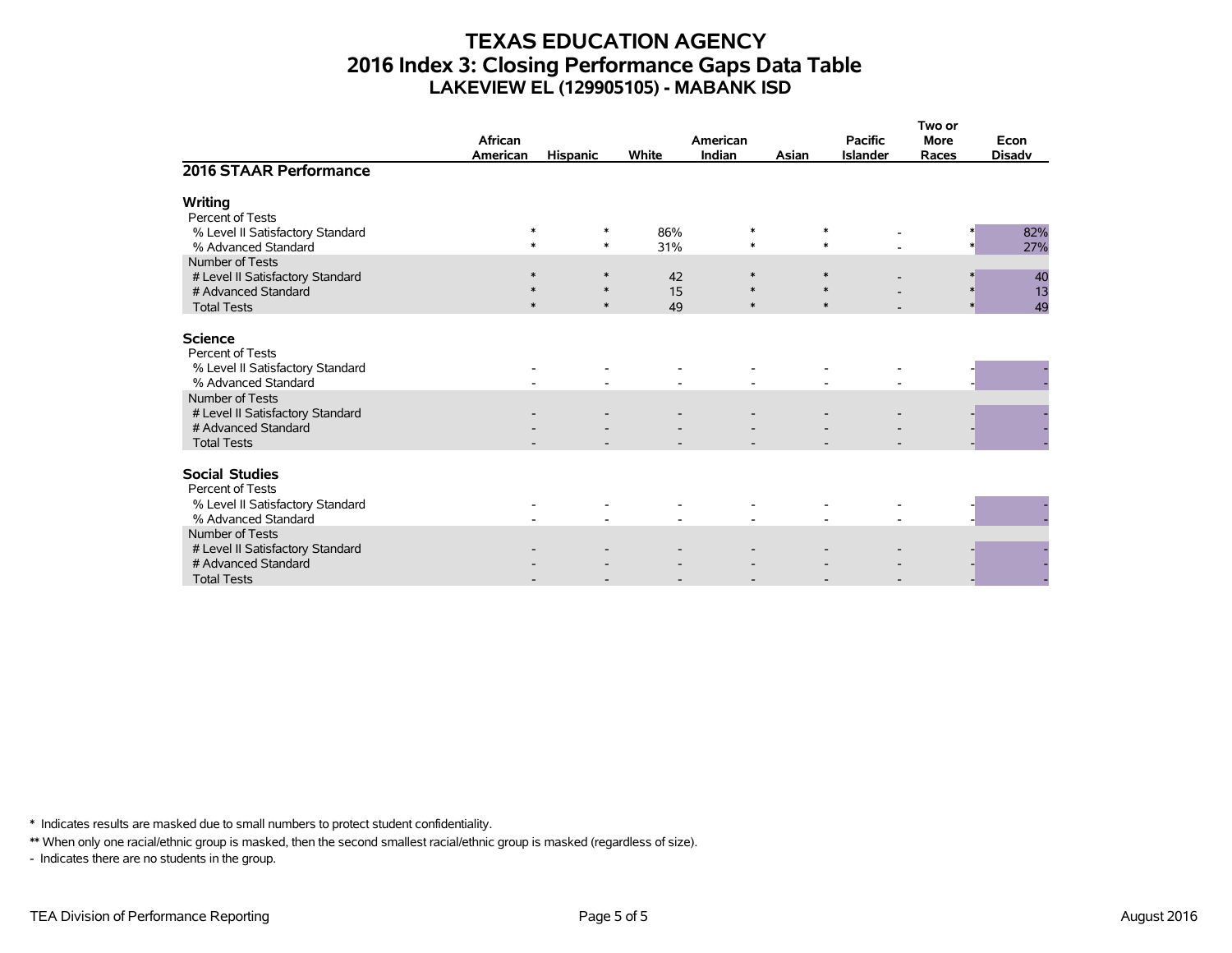# **TEXAS EDUCATION AGENCY 2016 Index 4: Postsecondary Readiness Calculation Report LAKEVIEW EL (129905105) - MABANK ISD**

| <b>Overall Performance</b>                                    | <b>Score</b>           | Weight                          | <b>Total</b><br><b>Points</b> |                    |       |                                   |                                |                      |            |                               |                      |
|---------------------------------------------------------------|------------------------|---------------------------------|-------------------------------|--------------------|-------|-----------------------------------|--------------------------------|----------------------|------------|-------------------------------|----------------------|
| <b>STAAR Postsecondary Readiness</b>                          | 54.5                   | 100%                            | 54.5                          |                    |       |                                   |                                |                      |            |                               |                      |
| Index 4 Score (Target = 12)                                   |                        |                                 | 55                            |                    |       |                                   |                                |                      |            |                               |                      |
| Indicator                                                     | All<br><b>Students</b> | African<br>Hispanic<br>American | White                         | American<br>Indian | Asian | <b>Pacific</b><br><b>Islander</b> | Two or<br><b>More</b><br>Races | <b>Special</b><br>Ed | <b>ELL</b> | <b>Total</b><br><b>Points</b> | Max<br><b>Points</b> |
| <b>STAAR Postsecondary Readiness Standard</b>                 |                        |                                 |                               |                    |       |                                   |                                |                      |            |                               |                      |
| <b>STAAR Postsecondary Readiness</b>                          | 54%                    |                                 | 55%                           |                    |       |                                   |                                |                      |            | 109.0                         | 200                  |
| <b>STAAR Postsecondary Readiness</b><br><b>Standard Score</b> |                        |                                 |                               |                    |       |                                   |                                |                      |            |                               | 54.5                 |

For more information on Index 4 calculations (annual dropout rate conversions or AEA bonus point calculations) see the 2016 Accountability Manual. Blank cells above represent student group indicators that do not meet the minimum size criteria.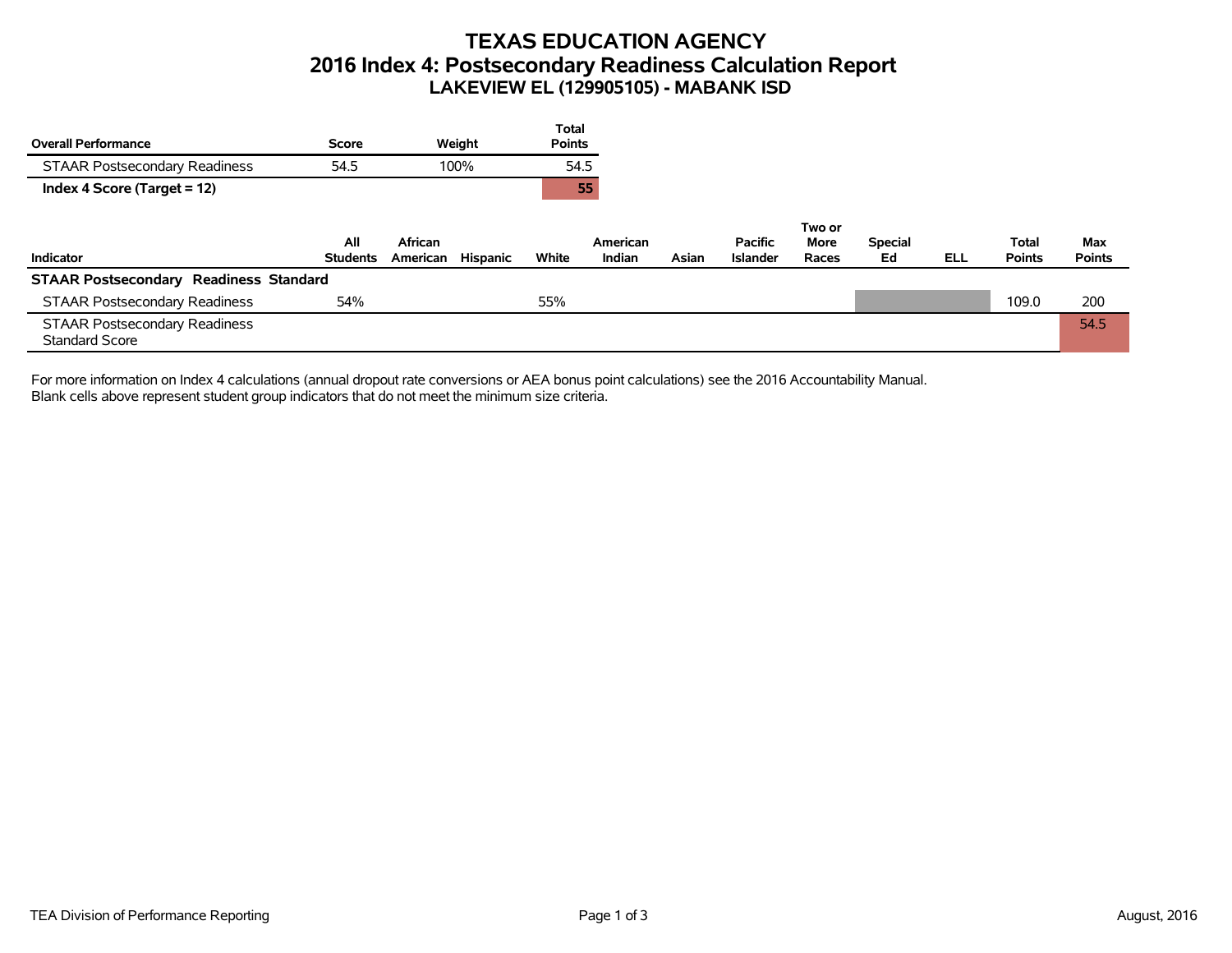# **TEXAS EDUCATION AGENCY 2016 Index 4: Postsecondary Readiness Data Table LAKEVIEW EL (129905105) - MABANK ISD**

|                                                                | All<br><b>Students</b> | African<br>American | <b>Hispanic</b> | White | American<br>Indian | Asian  | <b>Pacific</b><br><b>Islander</b> | Two or<br><b>More Races</b> | <b>Special</b><br>Ed | <b>ELL</b> |
|----------------------------------------------------------------|------------------------|---------------------|-----------------|-------|--------------------|--------|-----------------------------------|-----------------------------|----------------------|------------|
|                                                                |                        |                     |                 |       |                    |        |                                   |                             |                      |            |
| 2016 STAAR Postsecondary Readiness                             |                        |                     |                 |       |                    |        |                                   |                             |                      |            |
| % Meeting Postsecondary Readiness Standard                     | 54%                    | ∗                   | 46%             | 55%   | $\ast$             | $\ast$ |                                   | 63%                         | n/a                  | n/a        |
| # Meeting Postsecondary Readiness Standard                     | 74                     | $\ast$              | 6               | 60    | $\ast$             | $\ast$ |                                   | 5                           | n/a                  | n/a        |
| <b>Total Students Tested</b>                                   | 136                    | $\ast$              | 13              | 110   | $\ast$             | $\ast$ |                                   | 8                           | n/a                  | n/a        |
| 4-Year Graduation Rate (Gr 9-12): Class of 2015                |                        |                     |                 |       |                    |        |                                   |                             |                      |            |
| % Graduated                                                    |                        |                     |                 |       |                    |        |                                   |                             |                      |            |
| # Graduated                                                    |                        |                     |                 |       |                    |        |                                   |                             |                      |            |
| <b>Total in Class</b>                                          |                        |                     |                 |       |                    |        |                                   |                             |                      |            |
| 5-Year Extended Graduation Rate (Gr 9-12): Class of 2014       |                        |                     |                 |       |                    |        |                                   |                             |                      |            |
| % Graduated                                                    |                        |                     |                 |       |                    |        |                                   |                             |                      |            |
| # Graduated                                                    |                        |                     |                 |       |                    |        |                                   |                             |                      |            |
| <b>Total in Class</b>                                          |                        |                     |                 |       |                    |        |                                   |                             |                      |            |
|                                                                |                        |                     |                 |       |                    |        |                                   |                             |                      |            |
| Annual Dropout Rate (Gr 9-12): SY 2014-15                      |                        |                     |                 |       |                    |        |                                   |                             |                      |            |
| % Dropped Out                                                  |                        |                     |                 |       |                    |        |                                   |                             |                      |            |
| # Dropped Out<br># of Students                                 |                        |                     |                 |       |                    |        |                                   |                             |                      |            |
|                                                                |                        |                     |                 |       |                    |        |                                   |                             |                      |            |
| Longitudinal RHSP/DAP Graduates: Class of 2015                 |                        |                     |                 |       |                    |        |                                   |                             |                      |            |
| % RHSP/DAP Graduates                                           |                        |                     |                 |       |                    |        |                                   |                             | n/a                  | n/a        |
| # RHSP/DAP Graduates                                           |                        |                     |                 |       |                    |        |                                   |                             | n/a                  | n/a        |
| # of Graduates                                                 |                        |                     |                 |       |                    |        |                                   |                             | n/a                  | n/a        |
|                                                                |                        |                     |                 |       |                    |        |                                   |                             |                      |            |
| Longitudinal RHSP/DAP/FHSP-E/FHSP-DLA Graduates: Class of 2015 |                        |                     |                 |       |                    |        |                                   |                             |                      |            |
| % RHSP/DAP/FHSP-E/FHSP-DLA Graduates                           |                        |                     |                 |       |                    |        |                                   |                             | n/a                  | n/a        |
| # RHSP/DAP/FHSP-E/FHSP-DLA Graduates                           |                        |                     |                 |       |                    |        |                                   |                             | n/a                  | n/a        |
| # of Graduates                                                 |                        |                     |                 |       |                    |        |                                   |                             | n/a                  | n/a        |

\* Indicates results are masked due to small numbers to protect student confidentiality.

\*\* When only one ethnic/race group is masked, then the second smallest ethnic/race group is masked (regardless of size).

- Indicates there are no students in the group.

n/a Indicates the student group is not applicable to Index 4.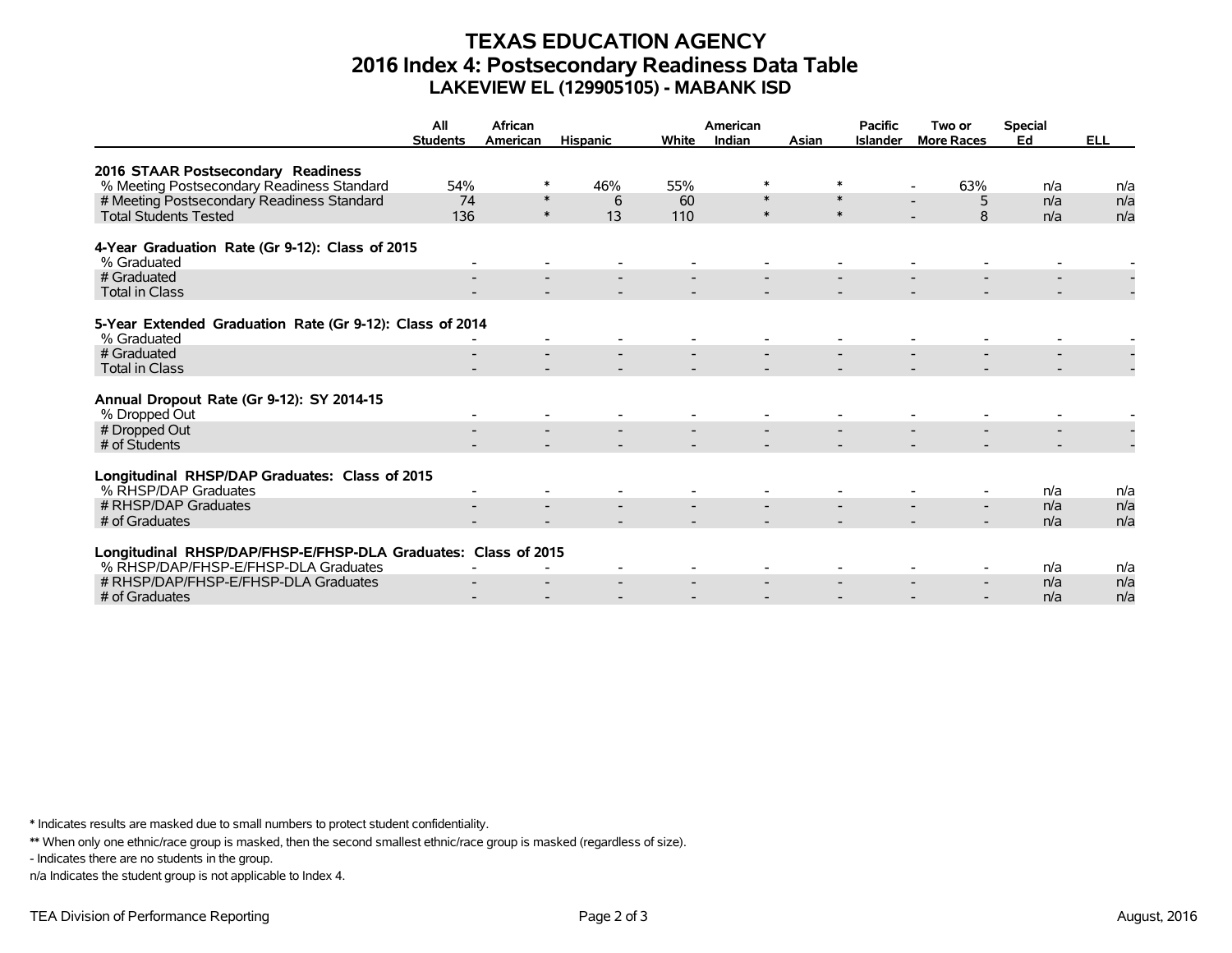# **TEXAS EDUCATION AGENCY 2016 Index 4: Postsecondary Readiness Data Table LAKEVIEW EL (129905105) - MABANK ISD**

|                                                                                                                                                         | All                                            | African                                                                                                                                                              |                          |                                                      | American                                                                         |  | <b>Pacific</b>                                                                   | Two or                                                                                | <b>Special</b>    |                   |
|---------------------------------------------------------------------------------------------------------------------------------------------------------|------------------------------------------------|----------------------------------------------------------------------------------------------------------------------------------------------------------------------|--------------------------|------------------------------------------------------|----------------------------------------------------------------------------------|--|----------------------------------------------------------------------------------|---------------------------------------------------------------------------------------|-------------------|-------------------|
|                                                                                                                                                         | <b>Students</b><br><b>Hispanic</b><br>American |                                                                                                                                                                      | White                    | Indian                                               | Asian                                                                            |  | <b>More Races</b>                                                                | Ed                                                                                    | ELL.              |                   |
| Annual RHSP/DAP Graduates: SY 2014-15                                                                                                                   |                                                |                                                                                                                                                                      |                          |                                                      |                                                                                  |  |                                                                                  |                                                                                       |                   |                   |
| % RHSP/DAP Graduates                                                                                                                                    |                                                | $\overline{\phantom{0}}$                                                                                                                                             |                          |                                                      | $\overline{\phantom{0}}$                                                         |  | $\overline{\phantom{a}}$                                                         |                                                                                       | n/a               | n/a               |
| # RHSP/DAP Graduates                                                                                                                                    |                                                | $\overline{\phantom{0}}$<br>$\overline{\phantom{0}}$                                                                                                                 | $\overline{\phantom{0}}$ | $\overline{\phantom{0}}$                             | $\overline{\phantom{0}}$                                                         |  | $\overline{\phantom{0}}$                                                         | $\overline{\phantom{0}}$<br>$\overline{\phantom{0}}$                                  | n/a               | n/a               |
| # of Graduates                                                                                                                                          |                                                | $\overline{\phantom{a}}$                                                                                                                                             |                          |                                                      | $\overline{\phantom{0}}$                                                         |  | $\overline{\phantom{a}}$                                                         | $\overline{\phantom{0}}$                                                              | n/a               | n/a               |
| Annual RHSP/DAP/FHSP-E/FHSP-DLA Graduates: SY 2014-15<br>% RHSP/DAP/FHSP-E/FHSP-DLA Graduates<br># RHSP/DAP/FHSP-E/FHSP-DLA Graduates<br># of Graduates |                                                | $\overline{\phantom{0}}$<br>$\overline{\phantom{0}}$<br>$\overline{\phantom{0}}$<br>$\overline{\phantom{0}}$<br>$\overline{\phantom{a}}$<br>$\overline{\phantom{0}}$ | $\overline{\phantom{0}}$ | $\overline{\phantom{0}}$<br>$\overline{\phantom{0}}$ | $\overline{\phantom{0}}$<br>$\overline{\phantom{0}}$<br>$\overline{\phantom{0}}$ |  | $\overline{\phantom{a}}$<br>$\overline{\phantom{0}}$<br>$\overline{\phantom{0}}$ | $\overline{\phantom{0}}$<br>$\overline{\phantom{0}}$<br>$\overline{\phantom{0}}$<br>- | n/a<br>n/a<br>n/a | n/a<br>n/a<br>n/a |
| College and Career Readiness: SY 2014-15<br>% College and Career Ready Graduates                                                                        |                                                |                                                                                                                                                                      |                          |                                                      |                                                                                  |  | $\overline{\phantom{a}}$                                                         |                                                                                       | n/a               | n/a               |
| # College and Career Ready Graduates                                                                                                                    |                                                | $\sim$<br>$\overline{\phantom{0}}$                                                                                                                                   | $\overline{\phantom{0}}$ | $\overline{\phantom{0}}$                             | $\overline{\phantom{0}}$                                                         |  | $\overline{\phantom{0}}$                                                         | $\overline{\phantom{0}}$<br>$\overline{\phantom{0}}$                                  | n/a               | n/a               |
| # of Graduates                                                                                                                                          |                                                |                                                                                                                                                                      |                          |                                                      |                                                                                  |  |                                                                                  |                                                                                       | n/a               | n/a               |

\* Indicates results are masked due to small numbers to protect student confidentiality.

\*\* When only one ethnic/race group is masked, then the second smallest ethnic/race group is masked (regardless of size).

- Indicates there are no students in the group.

n/a Indicates the student group is not applicable to Index 4.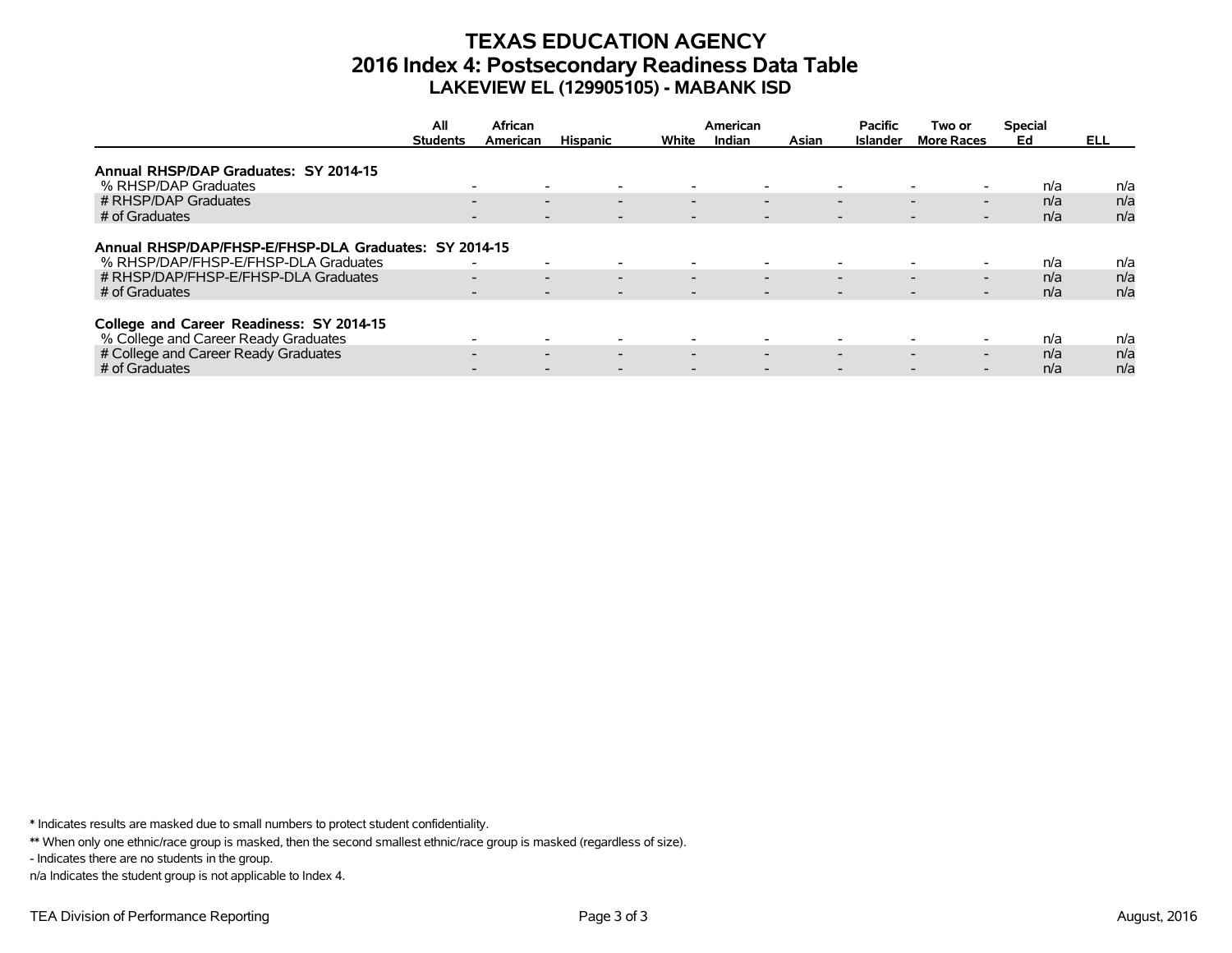#### **TEXAS EDUCATION AGENCY 2016 System Safeguards - Status Report LAKEVIEW EL (129905105) - MABANK ISD**

|                                                         |                                    | African           |                         |       | American |       | <b>Pacific</b>  | Two or<br><b>More</b> |                       |                      | <b>ELL</b>               |         |                     |                   | Percent of                      |
|---------------------------------------------------------|------------------------------------|-------------------|-------------------------|-------|----------|-------|-----------------|-----------------------|-----------------------|----------------------|--------------------------|---------|---------------------|-------------------|---------------------------------|
|                                                         | All<br><b>Students</b>             | American Hispanic |                         | White | Indian   | Asian | <b>Islander</b> | Races                 | Econ<br><b>Disadv</b> | <b>Special</b><br>Ed | (Current &<br>Monitored) | $ELL +$ | <b>Total</b><br>Met | Total<br>Eligible | Eligible<br><b>Measures Met</b> |
| <b>Performance Status - State</b>                       |                                    |                   |                         |       |          |       |                 |                       |                       |                      |                          |         |                     |                   |                                 |
| State Target                                            | 60%                                | 60%               | 60%                     | 60%   | 60%      | 60%   | 60%             | 60%                   | 60%                   | 60%                  | 60%                      |         |                     |                   |                                 |
| Reading                                                 | Υ                                  |                   |                         | Υ     |          |       |                 |                       | Y                     |                      |                          |         | 3                   | 3                 | 100                             |
| Mathematics                                             | Y                                  |                   |                         | Y     |          |       |                 |                       | Y                     |                      |                          |         | $\overline{3}$      | 3                 | 100                             |
| Writing                                                 | Y                                  |                   |                         | Y     |          |       |                 |                       | Y                     |                      |                          |         | 3                   | 3                 | 100                             |
| Science                                                 |                                    |                   |                         |       |          |       |                 |                       |                       |                      |                          |         | $\mathbf 0$         | $\mathbf 0$       |                                 |
| Social Studies                                          |                                    |                   |                         |       |          |       |                 |                       |                       |                      |                          |         | 0                   | 0                 |                                 |
| <b>Total</b>                                            |                                    |                   |                         |       |          |       |                 |                       |                       |                      |                          |         | 9                   | 9                 | 100                             |
| <b>Performance Status - Federal</b>                     |                                    |                   |                         |       |          |       |                 |                       |                       |                      |                          |         |                     |                   |                                 |
| <b>Federal Target</b>                                   | 87%                                | 87%               | 87%                     | 87%   |          |       |                 |                       | 87%                   | 87%                  | 87%                      |         |                     |                   |                                 |
| Reading                                                 | Y                                  |                   |                         | Y     | n/a      | n/a   | n/a             | n/a                   | ${\sf N}$             |                      |                          | n/a     |                     |                   |                                 |
| Mathematics                                             | Y                                  |                   |                         | Y     | n/a      | n/a   | n/a             | n/a                   | Y                     |                      |                          | n/a     |                     |                   |                                 |
| <b>Participation Status</b>                             |                                    |                   |                         |       |          |       |                 |                       |                       |                      |                          |         |                     |                   |                                 |
| Target                                                  | 95%                                | 95%               | 95%                     | 95%   | 95%      | 95%   | 95%             | 95%                   | 95%                   | 95%                  |                          | 95%     |                     |                   |                                 |
| Reading                                                 | Y                                  |                   |                         | Υ     |          |       |                 |                       | Y                     |                      |                          |         | 3                   | $\mathbf{3}$      | 100                             |
| Mathematics                                             | Y                                  |                   |                         | Y     |          |       |                 |                       | Υ                     |                      |                          |         | 3                   | 3                 | 100                             |
| <b>Total</b>                                            |                                    |                   |                         |       |          |       |                 |                       |                       |                      |                          |         | 6                   | 6                 | 100                             |
|                                                         |                                    |                   |                         |       |          |       |                 |                       |                       |                      |                          |         |                     |                   |                                 |
| Federal Graduation Status (Target: See Reason Codes)    |                                    |                   |                         |       |          |       |                 |                       |                       |                      |                          |         |                     |                   |                                 |
| <b>Graduation Target Met</b>                            |                                    |                   |                         |       |          |       |                 |                       |                       |                      |                          |         | $\mathbf 0$         | $\mathbf 0$       |                                 |
| Reason Code ***                                         |                                    |                   |                         |       |          |       |                 |                       |                       |                      |                          |         |                     |                   |                                 |
| Total                                                   |                                    |                   |                         |       |          |       |                 |                       |                       |                      |                          |         | $\mathbf 0$         |                   | $\mathbf 0$                     |
| District: Met Federal Limits on Alternative Assessments |                                    |                   |                         |       |          |       |                 |                       |                       |                      |                          |         |                     |                   |                                 |
| Reading                                                 |                                    |                   |                         |       |          |       |                 |                       |                       |                      |                          |         |                     |                   |                                 |
| Alternate 1%                                            |                                    |                   |                         |       |          |       |                 |                       |                       |                      |                          |         |                     |                   |                                 |
| Number Proficient                                       | n/a<br>n/a                         |                   |                         |       |          |       |                 |                       |                       |                      |                          |         |                     |                   |                                 |
| <b>Total Federal Cap Limit</b>                          | n/a                                |                   |                         |       |          |       |                 |                       |                       |                      |                          |         |                     |                   |                                 |
| Mathematics                                             |                                    |                   |                         |       |          |       |                 |                       |                       |                      |                          |         |                     |                   |                                 |
| Alternate 1%                                            | n/a                                |                   |                         |       |          |       |                 |                       |                       |                      |                          |         |                     |                   |                                 |
| Number Proficient                                       | n/a                                |                   |                         |       |          |       |                 |                       |                       |                      |                          |         |                     |                   |                                 |
| Total Federal Cap Limit                                 | n/a                                |                   |                         |       |          |       |                 |                       |                       |                      |                          |         |                     |                   |                                 |
| <b>Total</b>                                            |                                    |                   |                         |       |          |       |                 |                       |                       |                      |                          |         |                     |                   |                                 |
| <b>Overall Total</b>                                    |                                    |                   |                         |       |          |       |                 |                       |                       |                      |                          |         | 15                  | 15                | 100                             |
|                                                         |                                    |                   |                         |       |          |       |                 |                       |                       |                      |                          |         |                     |                   |                                 |
| $-11/2$<br>.                                            | $\sim$ $\sim$ $\sim$ $\sim$ $\sim$ |                   | $-1$ $\leftarrow$ $100$ |       |          |       |                 |                       |                       |                      |                          |         |                     |                   |                                 |

+ Participation uses ELL (Current), Graduation uses ELL (Ever HS)

\*\*\* Federal Graduation Rate Reason Codes:

a = Graduation Rate Goal of 90% c = Safe Harbor Target of a 10% decrease in difference from the prior year rate and the Goal<br>b = Four-year Graduation Rate Target of 88% d = Five-year Graduation Rate Target of 90%  $b =$  Four-year Graduation Rate Target of 88%

Blank cells above represent student group indicators that do not meet the minimum size criteria.

n/a Indicates the student group is not applicable to System Safeguards.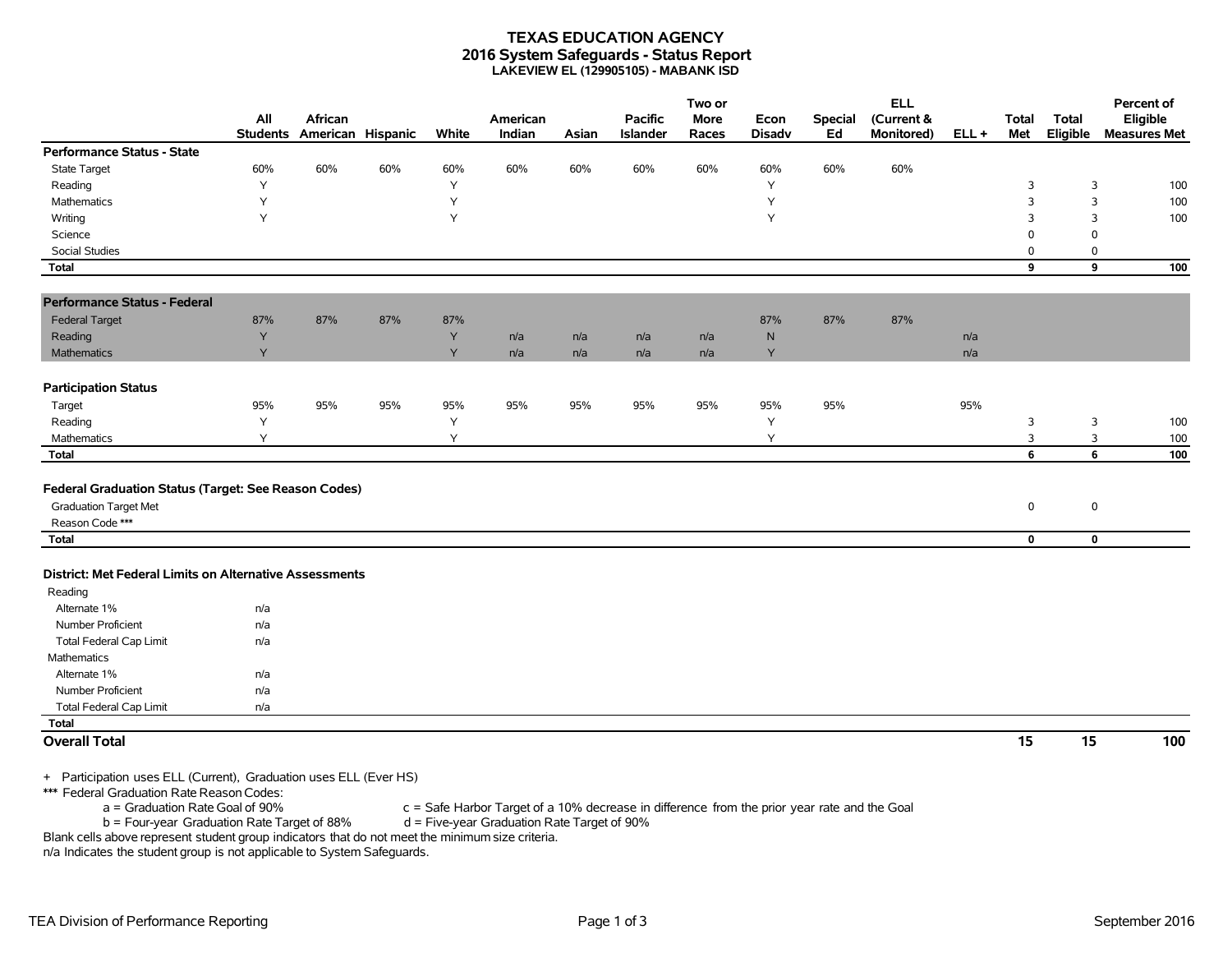#### **TEXAS EDUCATION AGENCY 2016 System Safeguards - Performance and Participation Data Table LAKEVIEW EL (129905105) - MABANK ISD**

|                                     |                 |                   |        |       |          |        |                          | Two or      |               |                | <b>ELL</b>        |                          |
|-------------------------------------|-----------------|-------------------|--------|-------|----------|--------|--------------------------|-------------|---------------|----------------|-------------------|--------------------------|
|                                     | All             | African           |        |       | American |        | <b>Pacific</b>           | <b>More</b> | Econ          | <b>Special</b> | (Current &        | <b>ELL</b>               |
|                                     | <b>Students</b> | American Hispanic |        | White | Indian   | Asian  | <b>Islander</b>          | Races       | <b>Disadv</b> | Ed             | <b>Monitored)</b> | (Current)                |
| <b>Performance Rates</b>            |                 |                   |        |       |          |        |                          |             |               |                |                   |                          |
| Reading                             |                 |                   |        |       |          |        |                          |             |               |                |                   |                          |
| # at Level II Satisfactory Standard | 124             | $\ast$            | 11     | 99    | $\ast$   | $\ast$ |                          | 8           | 83            | $\ast$         | $\ast$            | n/a                      |
| <b>Total Tests</b>                  | 141             | $\ast$            | 16     | 111   | $\ast$   | $\ast$ | ÷.                       | 8           | 97            | $\ast$         | $\ast$            | $\ast$                   |
| % at Level II Satisfactory Standard | 88%             | $\ast$            | 69%    | 89%   | $\ast$   | $\ast$ | $\overline{\phantom{a}}$ | 100%        | 86%           | $\ast$         | $\ast$            | n/a                      |
| <b>Mathematics</b>                  |                 |                   |        |       |          |        |                          |             |               |                |                   |                          |
| # at Level II Satisfactory Standard | 124             | $\ast$            | 13     | 97    | $\ast$   | $\ast$ |                          | 8           | 84            | $\ast$         | $\ast$            | n/a                      |
| <b>Total Tests</b>                  | 141             | $\ast$            | 16     | 111   | $\ast$   | $\ast$ | ÷                        | 8           | 97            | $\ast$         | $\ast$            | $\ast$                   |
| % at Level II Satisfactory Standard | 88%             | $\ast$            | 81%    | 87%   | $\ast$   | $\ast$ |                          | 100%        | 87%           | $\ast$         | $\ast$            | n/a                      |
| Writing                             |                 |                   |        |       |          |        |                          |             |               |                |                   |                          |
| # at Level II Satisfactory Standard | 54              | $\ast$            | $\ast$ | 42    | $\ast$   | $\ast$ |                          | 5           | 40            | $\ast$         |                   | n/a                      |
| <b>Total Tests</b>                  | 63              | $\ast$            | $\ast$ | 49    | $\ast$   | $\ast$ |                          | 6           | 49            | $\ast$         |                   | $\overline{\phantom{a}}$ |
| % at Level II Satisfactory Standard | 86%             | $\ast$            | $\ast$ | 86%   | $\ast$   | $\ast$ | ÷                        | 83%         | 82%           | $\ast$         |                   | n/a                      |
| <b>Science</b>                      |                 |                   |        |       |          |        |                          |             |               |                |                   |                          |
| # at Level II Satisfactory Standard |                 |                   |        |       |          |        |                          |             |               |                |                   | n/a                      |
| <b>Total Tests</b>                  |                 |                   |        |       |          |        |                          |             |               |                |                   | $\overline{\phantom{a}}$ |
| % at Level II Satisfactory Standard |                 |                   |        |       |          |        |                          |             |               |                |                   | n/a                      |
| <b>Social Studies</b>               |                 |                   |        |       |          |        |                          |             |               |                |                   |                          |
| # at Level II Satisfactory Standard |                 |                   |        |       |          |        |                          |             |               |                |                   | n/a                      |
| <b>Total Tests</b>                  |                 |                   |        |       |          |        |                          |             |               |                |                   | $\overline{\phantom{a}}$ |
| % at Level II Satisfactory Standard |                 |                   |        |       |          |        |                          |             |               |                |                   | n/a                      |
|                                     |                 |                   |        |       |          |        |                          |             |               |                |                   |                          |
| <b>Participation Rates</b>          |                 |                   |        |       |          |        |                          |             |               |                |                   |                          |
| Reading: 2015-2016 Assessments      |                 |                   |        |       |          |        |                          |             |               |                |                   |                          |
| Number Participating                | 146             | $\ast$            | 17     | 114   | $\ast$   | $\ast$ | ÷                        | 9           | 101           | 13             | n/a               |                          |
| <b>Total Students</b>               | 146             | $\ast$            | 17     | 114   | $\ast$   | $\ast$ |                          | 9           | 101           | 13             | n/a               |                          |
| Participation Rate                  | 100%            | $\ast$            | 100%   | 100%  | $\ast$   | $\ast$ | ÷.                       | 100%        | 100%          | 100%           | n/a               |                          |
| Mathematics: 2015-2016 Assessments  |                 |                   |        |       |          |        |                          |             |               |                |                   |                          |
| Number Participating                | 146             | $\ast$            | 17     | 114   | $\ast$   | $\ast$ |                          | 9           | 101           | 13             | n/a               |                          |
| <b>Total Students</b>               | 146             | $\ast$            | 17     | 114   | $\ast$   | $\ast$ |                          | 9           | 101           | 13             | n/a               |                          |
| Participation Rate                  | 100%            | $\ast$            | 100%   | 100%  | $\ast$   | $\ast$ |                          | 100%        | 100%          | 100%           | n/a               |                          |

\* Indicates results are masked due to smallnumbers to protect student confidentiality.

\*\* When only one racial/ethnic group is masked, then the second smallest racial/ethnic group is masked (regardless of size).

- Indicates there are no students in the group.

n/a Indicates the student group is not applicable to System Safeguards.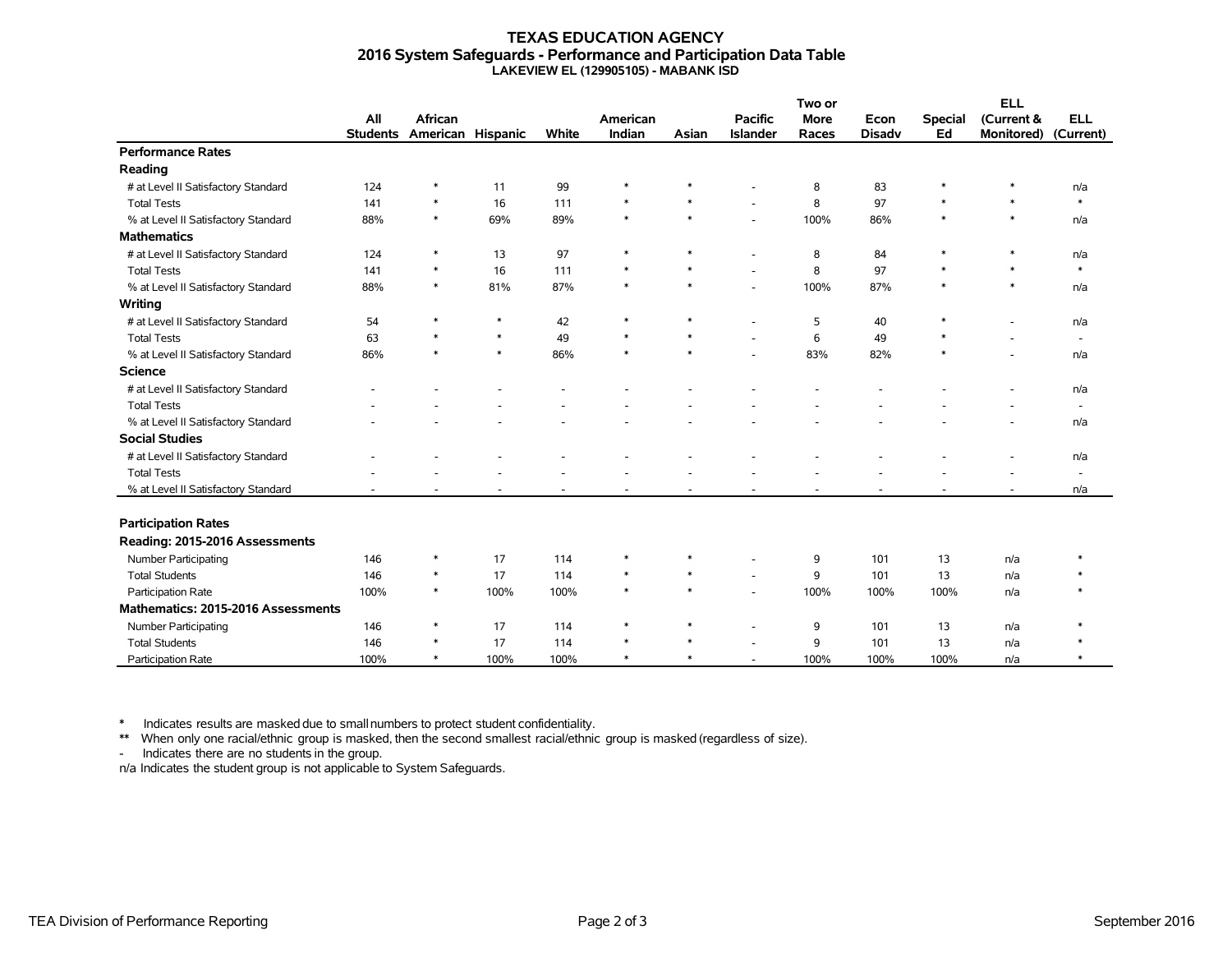#### **TEXAS EDUCATION AGENCY 2016 System Safeguards - Graduation and Federal Limits Data Table LAKEVIEW EL (129905105) - MABANK ISD**

|                                                                     |                          |                   |                          |                          |          |       |                 | Two or |                          |                          |                          |                          |
|---------------------------------------------------------------------|--------------------------|-------------------|--------------------------|--------------------------|----------|-------|-----------------|--------|--------------------------|--------------------------|--------------------------|--------------------------|
|                                                                     | All                      | African           |                          |                          | American |       | <b>Pacific</b>  | More   | Econ                     | <b>Special</b>           | ELL                      | <b>ELL</b>               |
|                                                                     | <b>Students</b>          | American Hispanic |                          | White                    | Indian   | Asian | <b>Islander</b> | Races  | <b>Disady</b>            | Ed                       | (Ever HS)                | (Current)                |
| <b>Federal Graduation Rates</b>                                     |                          |                   |                          |                          |          |       |                 |        |                          |                          |                          |                          |
| 4-year Longitudinal Cohort Graduation Rate (Gr 9-12): Class of 2015 |                          |                   |                          |                          |          |       |                 |        |                          |                          |                          |                          |
| Number Graduated                                                    |                          |                   |                          |                          |          |       |                 |        |                          |                          |                          | n/a                      |
| Total in Class                                                      | $\overline{\phantom{a}}$ |                   | $\overline{\phantom{a}}$ | $\overline{\phantom{a}}$ | ۰        |       |                 | ٠      | $\overline{\phantom{a}}$ | $\overline{\phantom{a}}$ | $\overline{\phantom{a}}$ | $\overline{\phantom{a}}$ |
| <b>Graduation Rate</b>                                              | $\overline{\phantom{a}}$ |                   |                          |                          |          |       |                 |        |                          |                          |                          | n/a                      |
| 4-year Longitudinal Cohort Graduation Rate (Gr 9-12): Class of 2014 |                          |                   |                          |                          |          |       |                 |        |                          |                          |                          |                          |
| Number Graduated                                                    | $\overline{\phantom{a}}$ |                   |                          |                          |          |       |                 |        |                          |                          | ۰                        | n/a                      |
| Total in Class                                                      |                          |                   |                          | $\overline{\phantom{a}}$ |          |       |                 |        |                          |                          |                          | $\overline{\phantom{a}}$ |
| <b>Graduation Rate</b>                                              | $\overline{\phantom{a}}$ |                   |                          |                          |          |       |                 |        |                          |                          | ۰                        | n/a                      |
| 5-year Extended Graduation Rate (Gr 9-12): Class of 2014            |                          |                   |                          |                          |          |       |                 |        |                          |                          |                          |                          |
| Number Graduated                                                    |                          |                   |                          |                          |          |       |                 |        |                          |                          |                          | n/a                      |
| Total in Class                                                      | -                        |                   | ۰                        | $\overline{\phantom{a}}$ | ۰        |       |                 | ٠      | $\overline{\phantom{a}}$ | $\overline{\phantom{a}}$ | $\overline{\phantom{a}}$ | $\overline{\phantom{a}}$ |
| <b>Graduation Rate</b>                                              |                          |                   |                          |                          |          |       |                 |        |                          |                          |                          | n/a                      |

#### **District: Met Federal Limits on Alternative Assessments**

| Reading                        |     |
|--------------------------------|-----|
| Number Proficient              | n/a |
| <b>Total Federal Cap Limit</b> | n/a |
| <b>Mathematics</b>             |     |
| Number Proficient              | n/a |
| <b>Total Federal Cap Limit</b> | n/a |

\* Indicates results are masked due to smallnumbers to protect student confidentiality.

\*\* When only one racial/ethnic group is masked, then the second smallest racial/ethnic group is masked (regardless of size).

- Indicates there are no students in the group.

n/a Indicates the student group is not applicable to System Safeguards.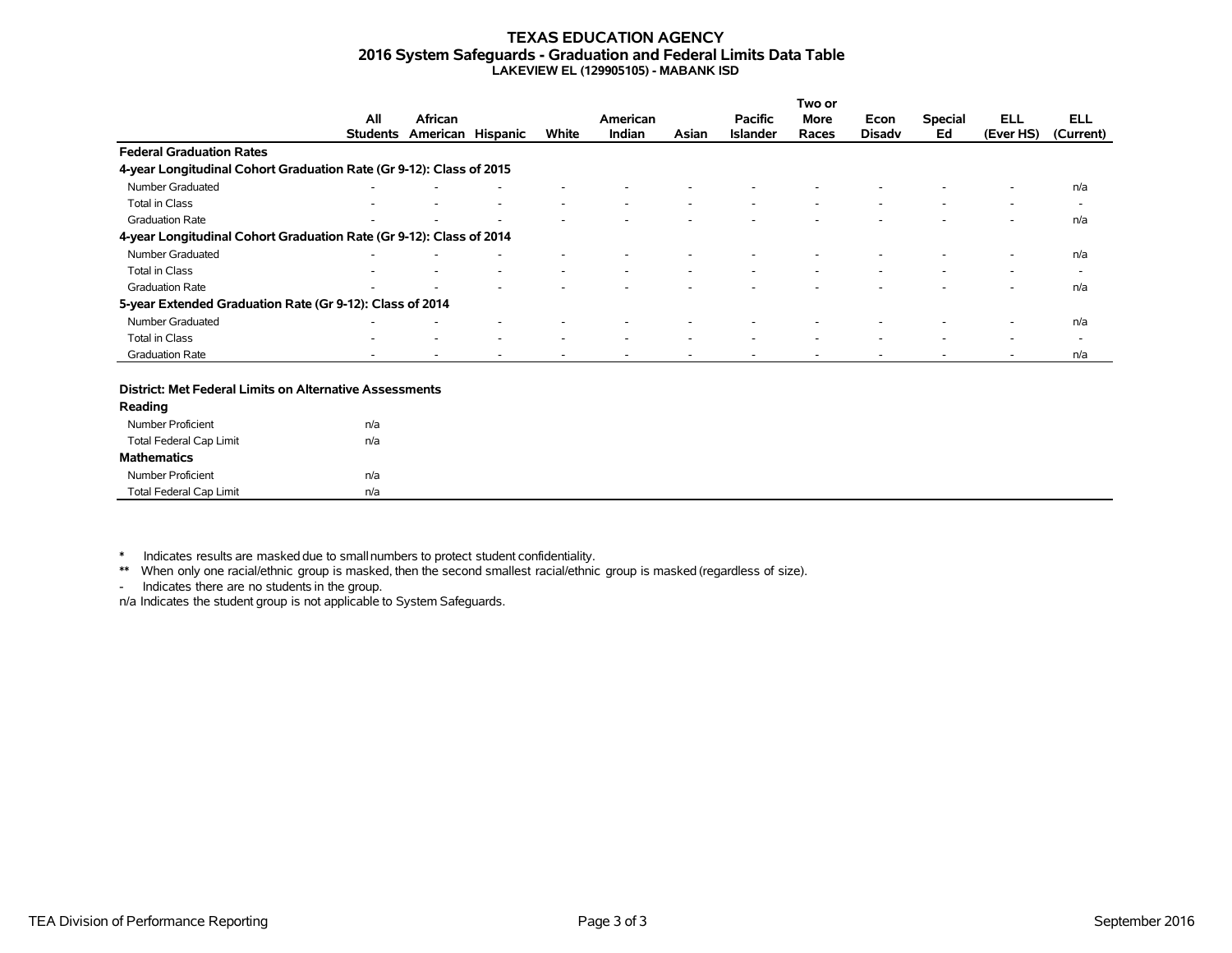### **TEXAS EDUCATION AGENCY 2016 Distinction Designation Summary - ELA/Reading LAKEVIEW EL (129905105) - MABANK ISD Campus Type: Elementary**

|                                                          | <b>Indicator</b> |                |
|----------------------------------------------------------|------------------|----------------|
| <b>Indicator</b>                                         | <b>Score</b>     | Quartile       |
| Attendance Rate                                          | 96.2%            | Q <sub>2</sub> |
| Greater Than Expected Student Growth in ELA/Reading      | 38.0%            | Q1             |
| Grade 3 Reading Performance (Level III)                  | 42.0%            | Q1             |
| Grade 4 Reading Performance (Level III)                  | 31.0%            | Q1             |
| Grade 4 Writing Performance (Level III)                  | 29.0%            | Q1             |
| Grade 5 Reading Performance (Level III)                  |                  |                |
| Grade 6 Reading Performance (Level III)                  |                  |                |
| Grade 7 Reading Performance (Level III)                  |                  |                |
| Grade 7 Writing Performance (Level III)                  |                  |                |
| Grade 8 Reading Performance (Level III)                  |                  |                |
| EOC English I Performance (Level III)                    |                  |                |
| EOC English II Performance (Level III)                   |                  |                |
| AP/IB Examination Participation: ELA                     |                  |                |
| AP/IB Examination Performance: ELA                       |                  |                |
| <b>SAT/ACT Participation</b>                             |                  |                |
| <b>SAT Performance: ELA</b>                              |                  |                |
| <b>ACT Performance: ELA</b>                              |                  |                |
| Advanced/Dual-Credit Course Completion Rate: ELA/Reading |                  |                |
| <b>Total Indicators for ELA/Reading</b>                  |                  | 4 of 5         |

Distinction Campus Outcome: 4 of 5 eligible indicators in Q1 (Top Quartile)

### 4 of  $5 = 80%$

Distinction Target: Elementary = 50% or higher

### **DISTINCTION EARNED**

Blank values for an indicator score occur if the indicator is not applicable to that campus or does not meet the minimum size of 10 students.

Blank values for a quartile occur if there are fewer than 20 campuses in the campus comparison group for each qualifying indicator.

The attendance rate indicator is not subject specific; therefore, it applies to ELA/reading, mathematics, science, and social studies. Consequently, this indicator cannot be the sole measure used by a campus to attain a distinction.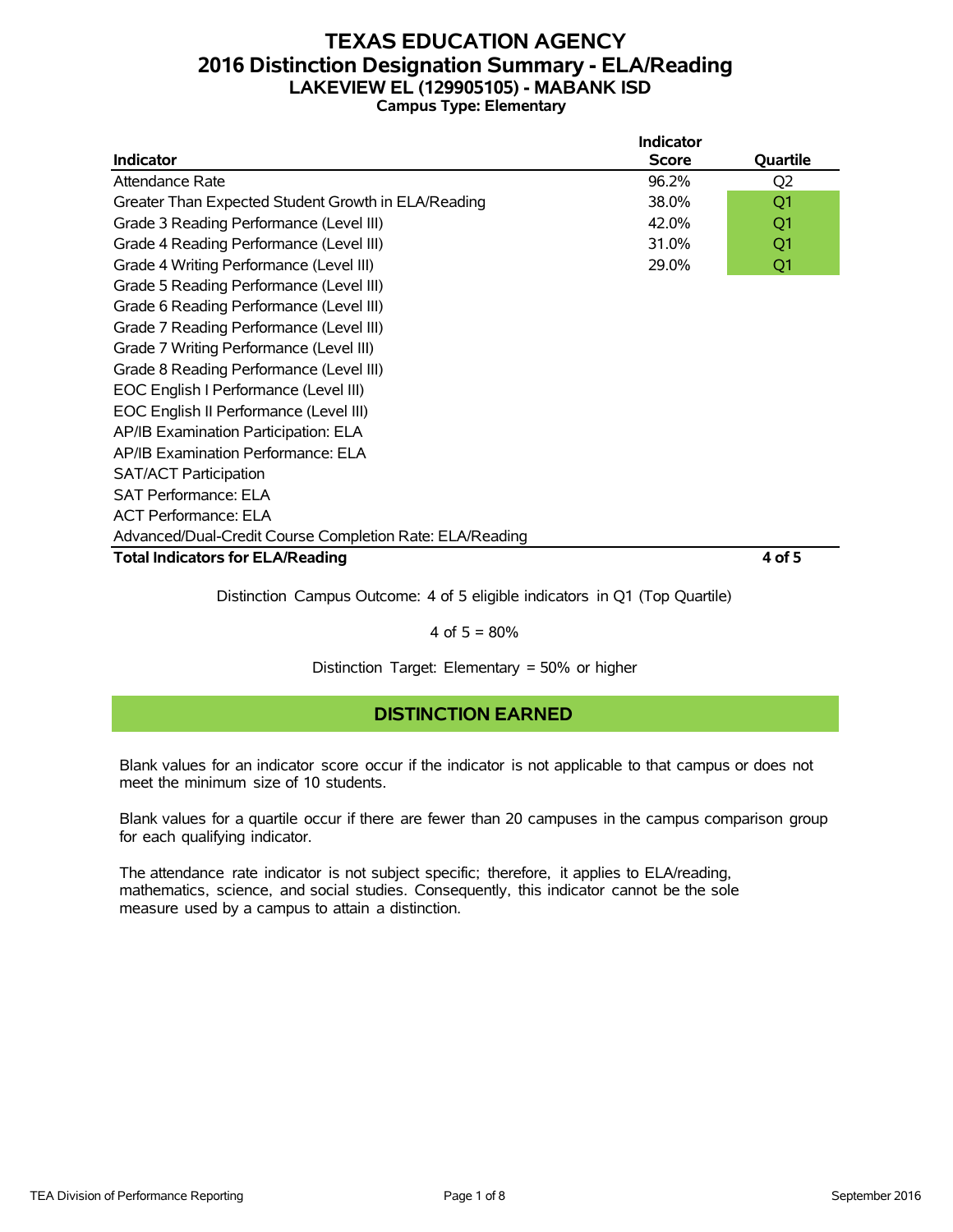### **TEXAS EDUCATION AGENCY 2016 Distinction Designation Summary - Mathematics LAKEVIEW EL (129905105) - MABANK ISD Campus Type: Elementary**

|                                                          | Indicator    |                |
|----------------------------------------------------------|--------------|----------------|
| <b>Indicator</b>                                         | <b>Score</b> | Quartile       |
| Attendance Rate                                          | 96.2%        | Q <sub>2</sub> |
| Greater Than Expected Student Growth in Mathematics      | 43.0%        | Q1             |
| Grade 3 Mathematics Performance (Level III)              | 22.0%        | Q1             |
| Grade 4 Mathematics Performance (Level III)              | 35.0%        | Q1             |
| Grade 5 Mathematics Performance (Level III)              |              |                |
| Grade 6 Mathematics Performance (Level III)              |              |                |
| Grade 7 Mathematics Performance (Level III)              |              |                |
| Grade 8 Mathematics Performance (Level III)              |              |                |
| Algebra I by Grade 8 - Participation                     |              |                |
| EOC Algebra I Performance (Level III)                    |              |                |
| AP/IB Examination Participation: Mathematics             |              |                |
| AP/IB Examination Performance: Mathematics               |              |                |
| <b>SAT/ACT Participation</b>                             |              |                |
| <b>SAT Performance: Mathematics</b>                      |              |                |
| <b>ACT Performance: Mathematics</b>                      |              |                |
| Advanced/Dual-Credit Course Completion Rate: Mathematics |              |                |
| <b>Total Indicators for Mathematics</b>                  |              | 3 of 4         |

Distinction Campus Outcome: 3 of 4 eligible indicators in Q1 (Top Quartile)

3 of  $4 = 75%$ 

Distinction Target: Elementary = 50% or higher

### **DISTINCTION EARNED**

Blank values for an indicator score occur if the indicator is not applicable to that campus or does not meet the minimum size of 10 students.

Blank values for a quartile occur if there are fewer than 20 campuses in the campus comparison group for each qualifying indicator.

The attendance rate indicator is not subject specific; therefore, it applies to ELA/reading, mathematics, science, and social studies. Consequently, this indicator cannot be the sole measure used by a campus to attain a distinction.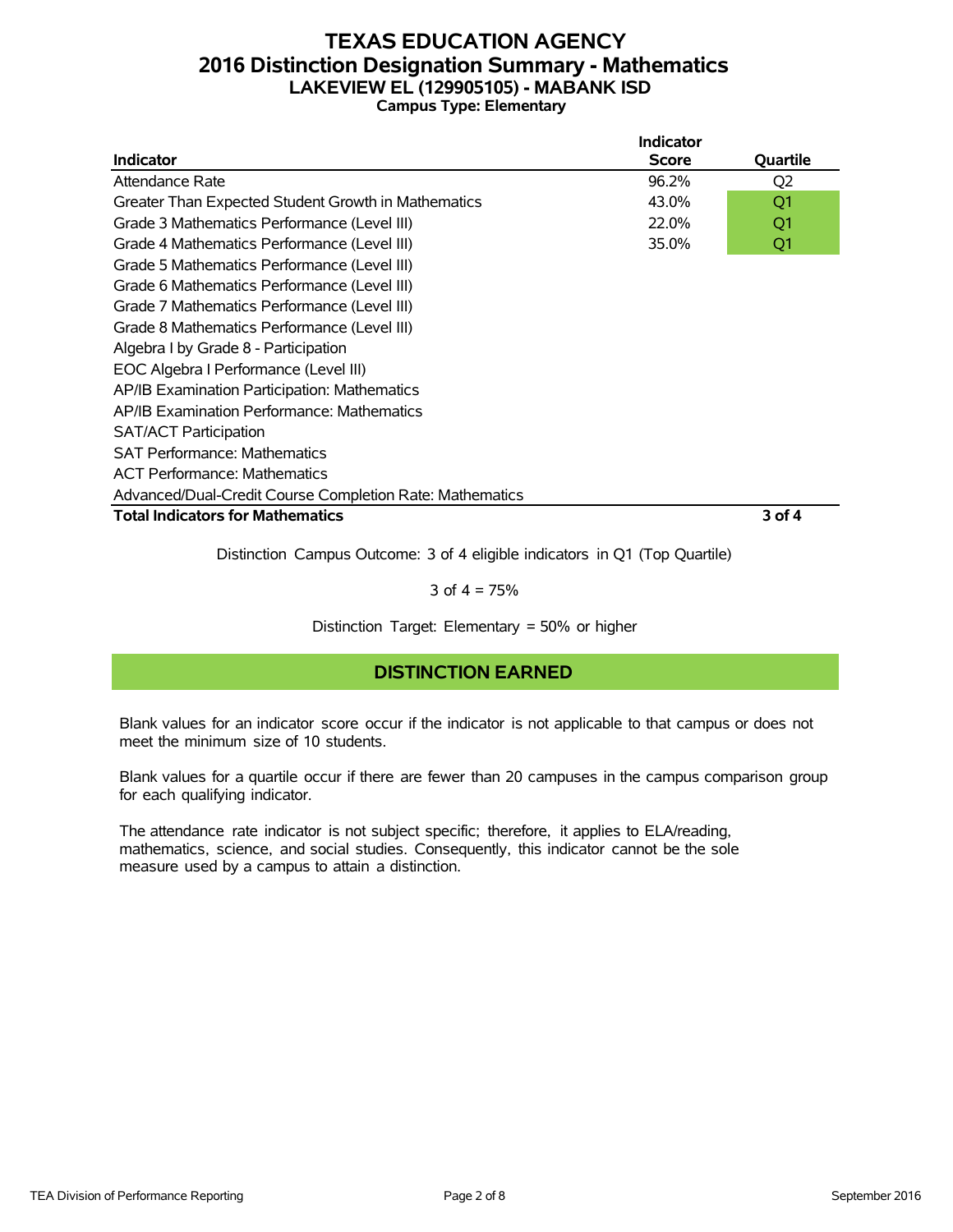# **TEXAS EDUCATION AGENCY 2016 Distinction Designation Summary - Science LAKEVIEW EL (129905105) - MABANK ISD Campus Type: Elementary**

This campus is not eligible for this Distinction Designation. See the 2016 Accountability Manual for more information.

### **NOT ELIGIBLE**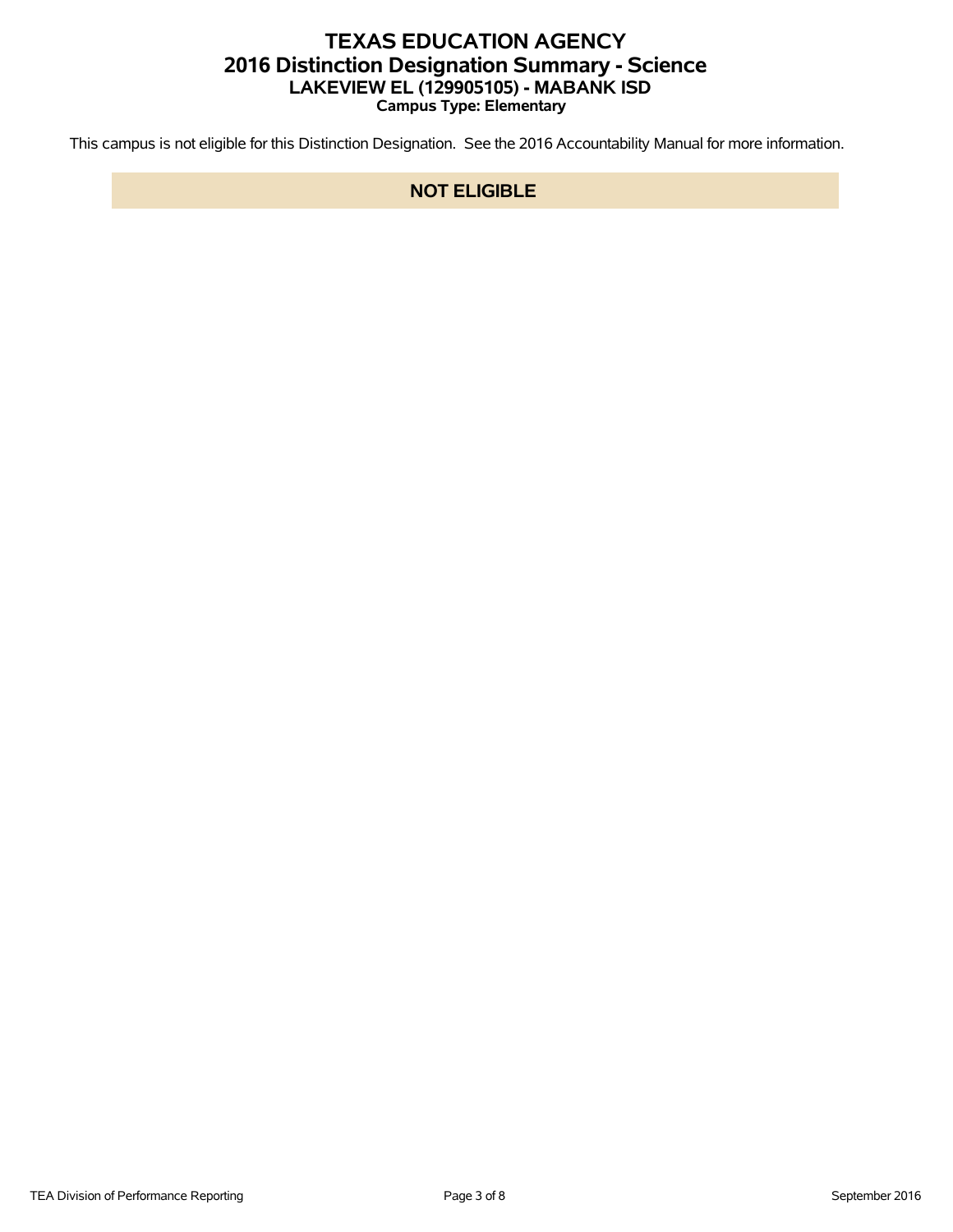# **TEXAS EDUCATION AGENCY 2016 Distinction Designation Summary - Social Studies LAKEVIEW EL (129905105) - MABANK ISD Campus Type: Elementary**

This campus is not eligible for this Distinction Designation. See the 2016 Accountability Manual for more information.

### **NOT ELIGIBLE**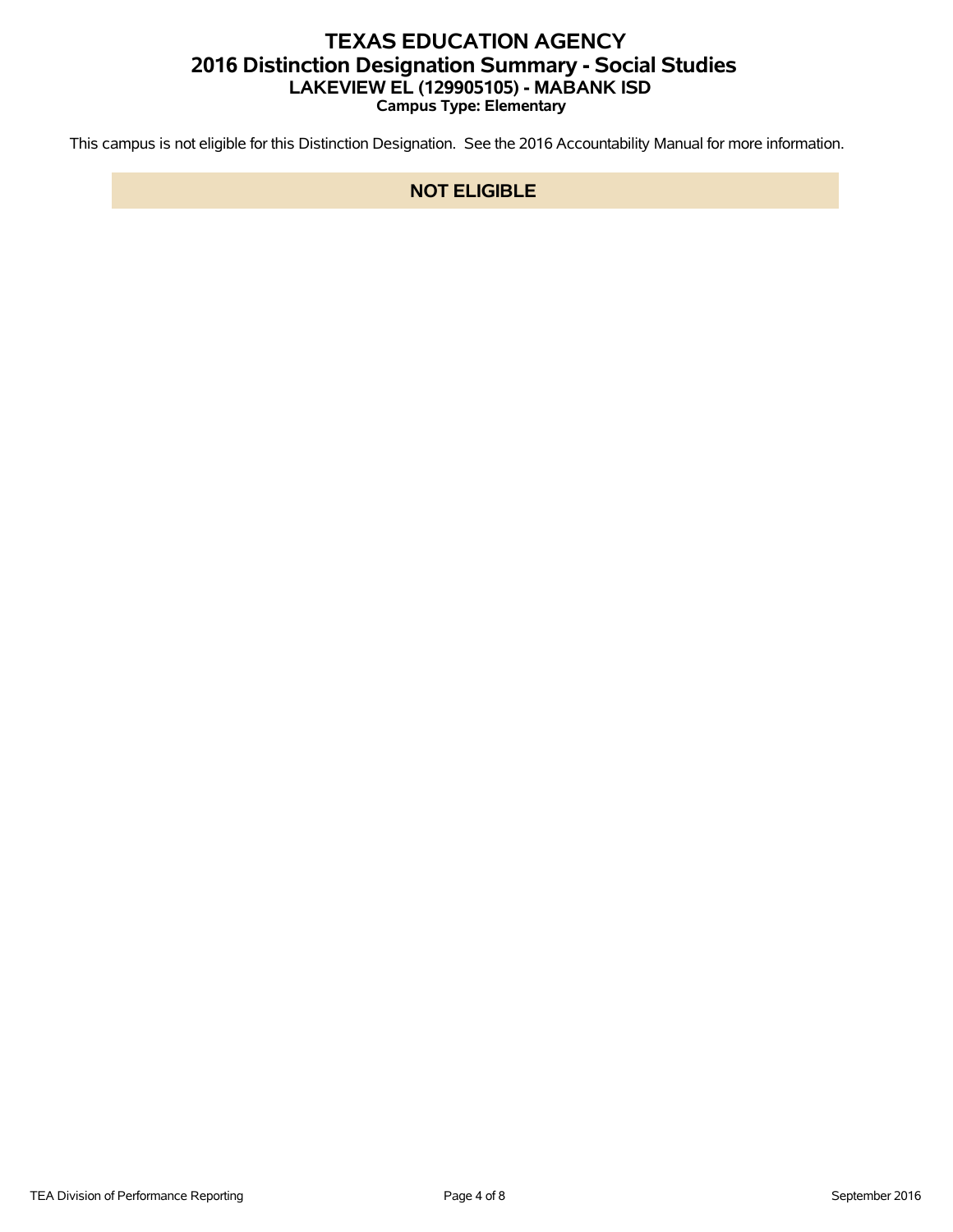### **TEXAS EDUCATION AGENCY 2016 Distinction Designation Summary - Top 25% in Student Progress LAKEVIEW EL (129905105) - MABANK ISD Campus Type: Elementary**

|                                               |                               | Index 2 |
|-----------------------------------------------|-------------------------------|---------|
| <b>Campus Name</b>                            | <b>District Name</b>          | Score   |
| 1 LEGACY EL (152907109)                       | <b>FRENSHIP ISD</b>           | 63      |
| <b>LAKEVIEW EL (129905105)</b>                | <b>MABANK ISD</b>             | 62      |
| 2 LIBERTY EL (220915105)                      | <b>AZLE ISD</b>               | 61      |
| 3 MOSS EL (114901111)                         | <b>BIG SPRING ISD</b>         | 59      |
| 4 ROLLING HILLS EL (188902101)                | RIVER ROAD ISD                | 49      |
| 5 LAKEVIEW EL (191901105)                     | <b>CANYON ISD</b>             | 47      |
| 6 CHARLOTTE EL (007901101)                    | <b>CHARLOTTE ISD</b>          | 46      |
| 7 WINNSBORO EL (250907103)                    | WINNSBORO ISD                 | 45      |
| 8 SOUTHSIDE EL (129905104)                    | <b>MABANK ISD</b>             | 43      |
| 9 EMILE EL (011901101)                        | <b>BASTROP ISD</b>            | 42      |
| 10 HOOKS EL (019902102)                       | <b>HOOKS ISD</b>              | 42      |
| 11 HYDE PARK EL (091903104)                   | <b>DENISON ISD</b>            | 42      |
| 12 SPRINGTOWN RENO EL (184902107)             | SPRINGTOWN ISD                | 42      |
| 13 WASHINGTON EL (114901113)                  | <b>BIG SPRING ISD</b>         | 40      |
| 14 AVERY EL (194902101)                       | <b>AVERY ISD</b>              | 38      |
| 15 COLEMAN EL (042901102)                     | <b>COLEMAN ISD</b>            | 38      |
| 16 J K HILEMAN EL (034907101)                 | <b>OUEEN CITY ISD</b>         | 38      |
| 17 RICARDO EL (137902101)                     | RICARDO ISD                   | 38      |
| 18 ATLANTA EL (034901106)                     | <b>ATLANTA ISD</b>            | 37      |
| 19 GOLIAD EL (114901102)                      | <b>BIG SPRING ISD</b>         | 37      |
| 20 VIDOR EL (181907102)                       | <b>VIDOR ISD</b>              | 37      |
| 21 DEKALB EL (019901102)                      | <b>DEKALB ISD</b>             | 36      |
| 22 MARCY EL (114901110)                       | <b>BIG SPRING ISD</b>         | 36      |
| 23 SIDNEY H POYNTER (220912110)               | <b>CROWLEY ISD</b>            | 36      |
| 24 MARINE CREEK EL (220910103)                | <b>LAKE WORTH ISD</b>         | 35      |
| 25 PEREZ EL (137901110)                       | <b>KINGSVILLE ISD</b>         | 35      |
| 26 HEMPHILL EL (202903101)                    | <b>HEMPHILL ISD</b>           | 34      |
| 27 HUNTSVILLE EL (236902106)                  | <b>HUNTSVILLE ISD</b>         | 33      |
| 28 GILBERT J MIRCOVICH ELEMENTARY (205903104) | <b>INGLESIDE ISD</b>          | 32      |
| 29 LAMAR EL (091903113)                       | <b>DENISON ISD</b>            | 32      |
| 30 NEW DEAL EL (152902101)                    | <b>NEW DEAL ISD</b>           | 32      |
| 31 SPRINGTOWN EL (184902106)                  | SPRINGTOWN ISD                | 32      |
| 32 KNOX CITY EL (138902101)                   | <b>KNOX CITY-O'BRIEN CISD</b> | 31      |
| 33 J B STEPHENS EL (025901101)                | <b>BANGS ISD</b>              | 30      |
| 34 J A HARGRAVE EL (220912109)                | <b>CROWLEY ISD</b>            | 27      |
| 35 JEFFERSON EL (155901102)                   | JEFFERSON ISD                 | 27      |
| 36 SAMUEL HOUSTON EL (236902103)              | <b>HUNTSVILLE ISD</b>         | 27      |
| 37 MOODY EL (161910101)                       | <b>MOODY ISD</b>              | 24      |
| 38 HOUSTON EL (091903103)                     | <b>DENISON ISD</b>            | 21      |
| 39 WM B TRAVIS EL (102902108)                 | <b>MARSHALL ISD</b>           | 20      |
| 40 MCCAMEY PRI (231901102)                    | <b>MCCAMEY ISD</b>            | 17      |

Top 25% in Student Progress Target = Index 2 Score of 42

#### **DISTINCTION EARNED**

Blank values for an Index 2 Score occur if the indicator is not applicable to that campus or does not meet the minimum size of 10.

Where Index 2 scores are identical the campuses are listed alphabetically by campus name.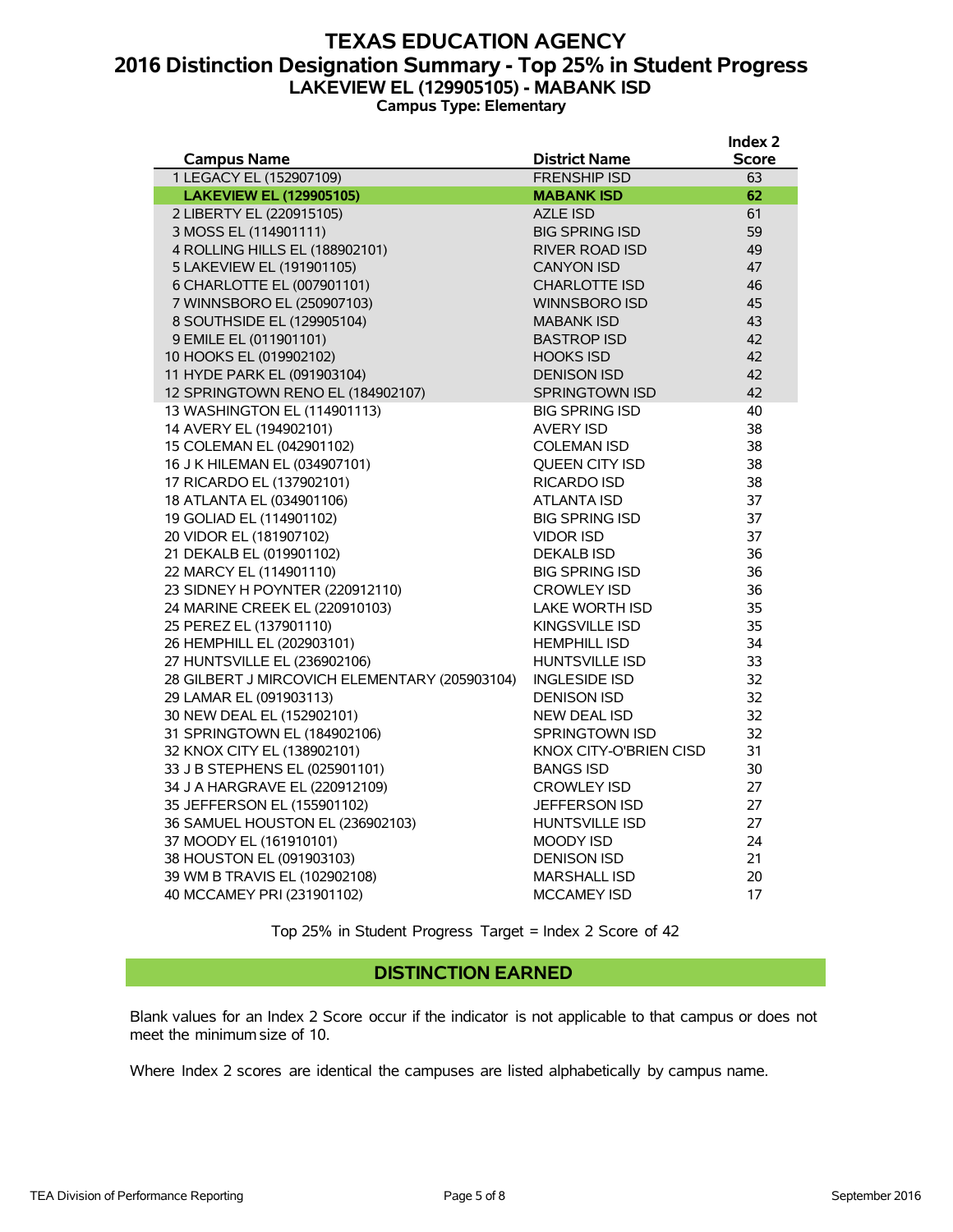### **TEXAS EDUCATION AGENCY 2016 Distinction Designation Summary - Top 25% in Closing Performance Gaps LAKEVIEW EL (129905105) - MABANK ISD Campus Type: Elementary**

**Index 3**

|                                               |                        | <b>THUEY</b> 2 |
|-----------------------------------------------|------------------------|----------------|
| <b>Campus Name</b>                            | <b>District Name</b>   | <b>Score</b>   |
| <b>LAKEVIEW EL (129905105)</b>                | <b>MABANK ISD</b>      | 57             |
| 1 HYDE PARK EL (091903104)                    | <b>DENISON ISD</b>     | 55             |
| 2 WINNSBORO EL (250907103)                    | <b>WINNSBORO ISD</b>   | 52             |
| 3 LIBERTY EL (220915105)                      | <b>AZLE ISD</b>        | 51             |
| 4 HOOKS EL (019902102)                        | <b>HOOKS ISD</b>       | 49             |
| 5 SOUTHSIDE EL (129905104)                    | <b>MABANK ISD</b>      | 49             |
| 6 RICARDO EL (137902101)                      | RICARDO ISD            | 48             |
| 7 PEREZ EL (137901110)                        | KINGSVILLE ISD         | 47             |
| 8 ATLANTA EL (034901106)                      | <b>ATLANTA ISD</b>     | 43             |
| 9 CHARLOTTE EL (007901101)                    | <b>CHARLOTTE ISD</b>   | 42             |
| 10 J B STEPHENS EL (025901101)                | <b>BANGS ISD</b>       | 42             |
| 11 J K HILEMAN EL (034907101)                 | <b>OUEEN CITY ISD</b>  | 42             |
| 12 KNOX CITY EL (138902101)                   | KNOX CITY-O'BRIEN CISD | 42             |
| 13 LAMAR EL (091903113)                       | <b>DENISON ISD</b>     | 42             |
| 14 ROLLING HILLS EL (188902101)               | <b>RIVER ROAD ISD</b>  | 42             |
| 15 JEFFERSON EL (155901102)                   | <b>JEFFERSON ISD</b>   | 41             |
| 16 SPRINGTOWN EL (184902106)                  | SPRINGTOWN ISD         | 41             |
| 17 AVERY EL (194902101)                       | <b>AVERY ISD</b>       | 40             |
| 18 LEGACY EL (152907109)                      | <b>FRENSHIP ISD</b>    | 40             |
| 19 MOSS EL (114901111)                        | <b>BIG SPRING ISD</b>  | 40             |
| 20 NEW DEAL EL (152902101)                    | <b>NEW DEAL ISD</b>    | 40             |
| 21 SIDNEY H POYNTER (220912110)               | <b>CROWLEY ISD</b>     | 40             |
| 22 SPRINGTOWN RENO EL (184902107)             | SPRINGTOWN ISD         | 40             |
| 23 GILBERT J MIRCOVICH ELEMENTARY (205903104) | <b>INGLESIDE ISD</b>   | 39             |
| 24 VIDOR EL (181907102)                       | <b>VIDOR ISD</b>       | 38             |
| 25 LAKEVIEW EL (191901105)                    | <b>CANYON ISD</b>      | 37             |
| 26 EMILE EL (011901101)                       | <b>BASTROP ISD</b>     | 35             |
| 27 HEMPHILL EL (202903101)                    | <b>HEMPHILL ISD</b>    | 35             |
| 28 COLEMAN EL (042901102)                     | <b>COLEMAN ISD</b>     | 34             |
| 29 HUNTSVILLE EL (236902106)                  | <b>HUNTSVILLE ISD</b>  | 34             |
| 30 HOUSTON EL (091903103)                     | <b>DENISON ISD</b>     | 33             |
| 31 MARINE CREEK EL (220910103)                | LAKE WORTH ISD         | 32             |
| 32 J A HARGRAVE EL (220912109)                | <b>CROWLEY ISD</b>     | 29             |
| 33 MOODY EL (161910101)                       | MOODY ISD              | 29             |
| 34 MARCY EL (114901110)                       | <b>BIG SPRING ISD</b>  | 28             |
| 35 DEKALB EL (019901102)                      | <b>DEKALB ISD</b>      | 25             |
| 36 SAMUEL HOUSTON EL (236902103)              | <b>HUNTSVILLE ISD</b>  | 24             |
| 37 WASHINGTON EL (114901113)                  | <b>BIG SPRING ISD</b>  | 24             |
| 38 GOLIAD EL (114901102)                      | <b>BIG SPRING ISD</b>  | 23             |
| 39 WM B TRAVIS EL (102902108)                 | <b>MARSHALL ISD</b>    | 23             |
| 40 MCCAMEY PRI (231901102)                    | <b>MCCAMEY ISD</b>     | 19             |
|                                               |                        |                |

Top 25% in Closing Performance Gaps Target = Index 3 Score of 42

#### **DISTINCTION EARNED**

Blank values for an Index 3 Score occur if the indicator is not applicable to that campus or does not meet the minimum size of 10.

Where Index 3 scores are identical the campuses are listed alphabetically by campus name.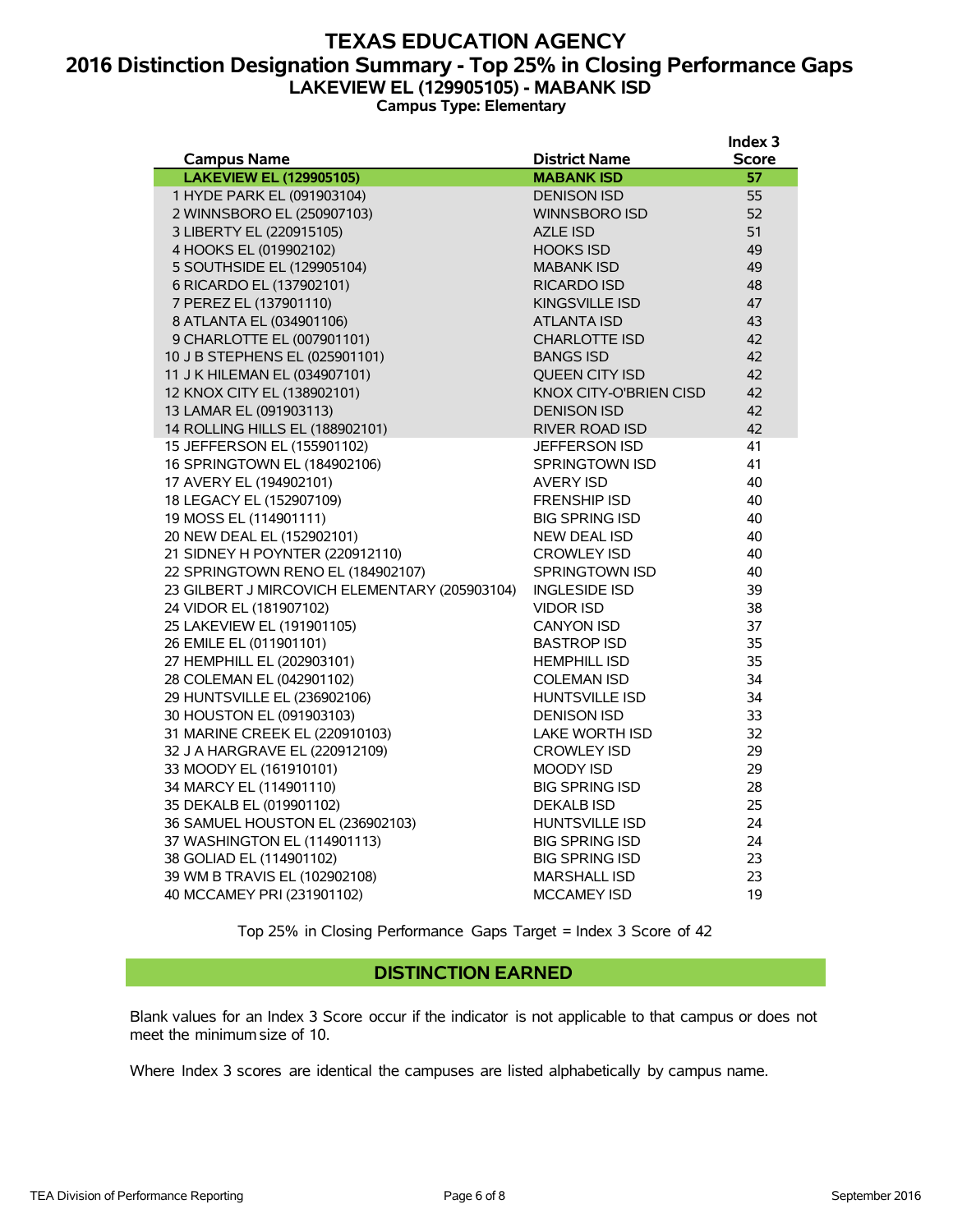### **TEXAS EDUCATION AGENCY 2016 Distinction Designation Summary - Postsecondary Readiness LAKEVIEW EL (129905105) - MABANK ISD Campus Type: Elementary**

|                                                             | Indicator    |          |
|-------------------------------------------------------------|--------------|----------|
| Indicator                                                   | <b>Score</b> | Quartile |
| Index 4 - Percent at STAAR Postsecondary Readiness Standard | 54.0%        | Q1       |
| Four-Year Longitudinal Graduation Rate                      |              |          |
| Four-Year Longitudinal Graduation Plan Rate*                |              |          |
| College-Ready Graduates                                     |              |          |
| Advanced/Dual-Credit Course Completion Rate: Any Subject    |              |          |
| AP/IB Examination Performance: Any Subject                  |              |          |
| <b>SAT/ACT Participation</b>                                |              |          |
| <b>SAT/ACT Performance</b>                                  |              |          |
| <b>CTE-Coherent Sequence Graduates</b>                      |              |          |
| <b>Total Indicators for Postsecondary Readiness</b>         |              | 1 of 1   |

Evaluation of campus outcomes: 1 of 1 eligible indicators in Q1 (Top Quartile)

#### 1 of  $1 = 100%$

Distinction Target: Elementary = 50% or higher

### **DISTINCTION EARNED**

Blank values for an indicator score occur if the indicator is not applicable to that campus or does not meet the minimum size of 10 students.

Blank values for a quartile occur if there are fewer than 20 campuses in the campus comparison group for each qualifying indicator.

\*The four-year longitudinal graduation plan rate is determined by comparing the all students RHSP/DAP rate and the all students RHSP/DAP/FHSP-E/FHSP-DLA rate. The higher of the two rates is used for distinction designations. Refer to the Index 4 Data Table for details.